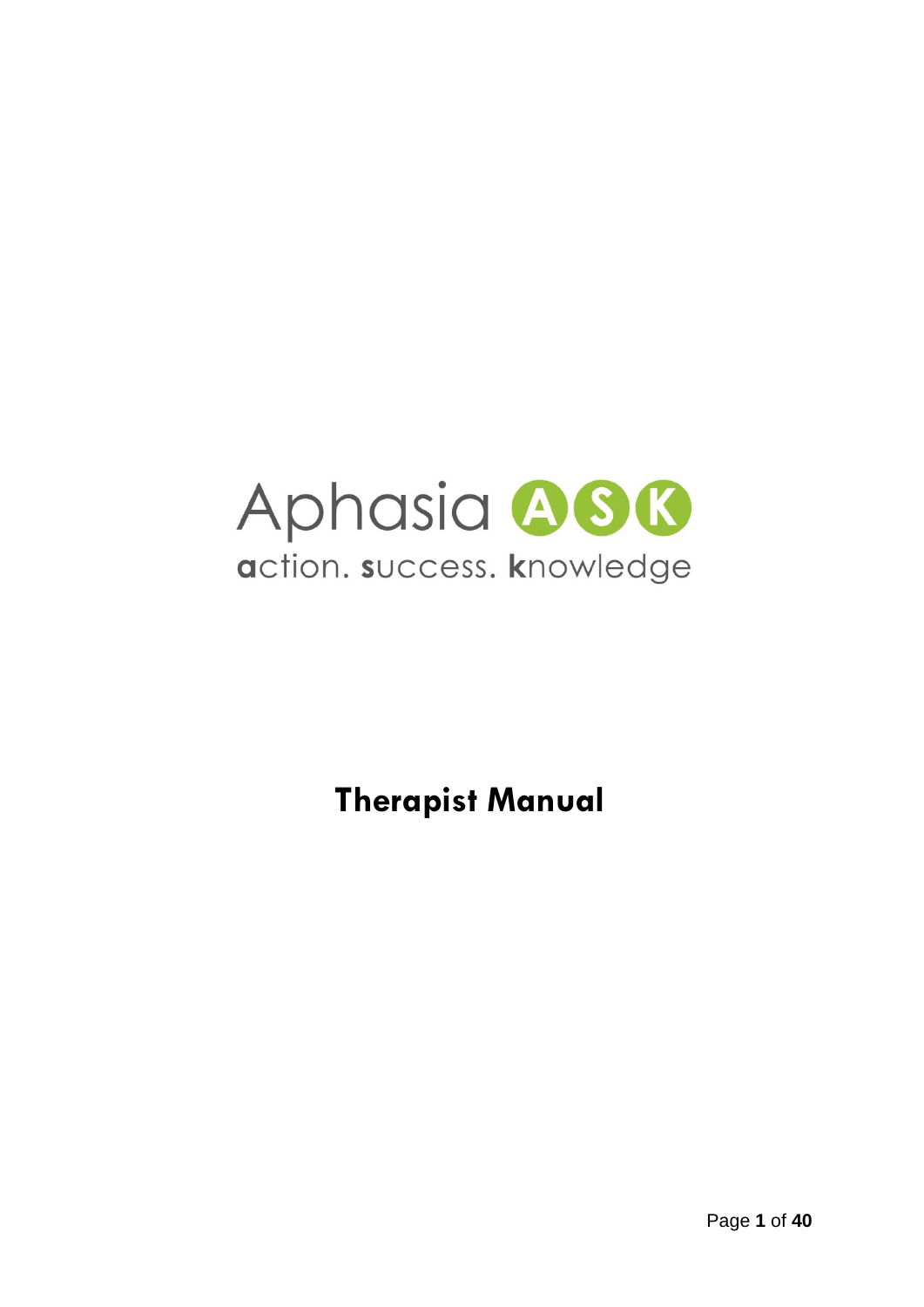# **Contents Page**

| The ASK intervention modules should promote behaviour change in participants by: 15 |  |
|-------------------------------------------------------------------------------------|--|
| Overview of modules                                                                 |  |
|                                                                                     |  |
|                                                                                     |  |
|                                                                                     |  |
|                                                                                     |  |
|                                                                                     |  |
|                                                                                     |  |
|                                                                                     |  |
|                                                                                     |  |
|                                                                                     |  |
|                                                                                     |  |
|                                                                                     |  |
|                                                                                     |  |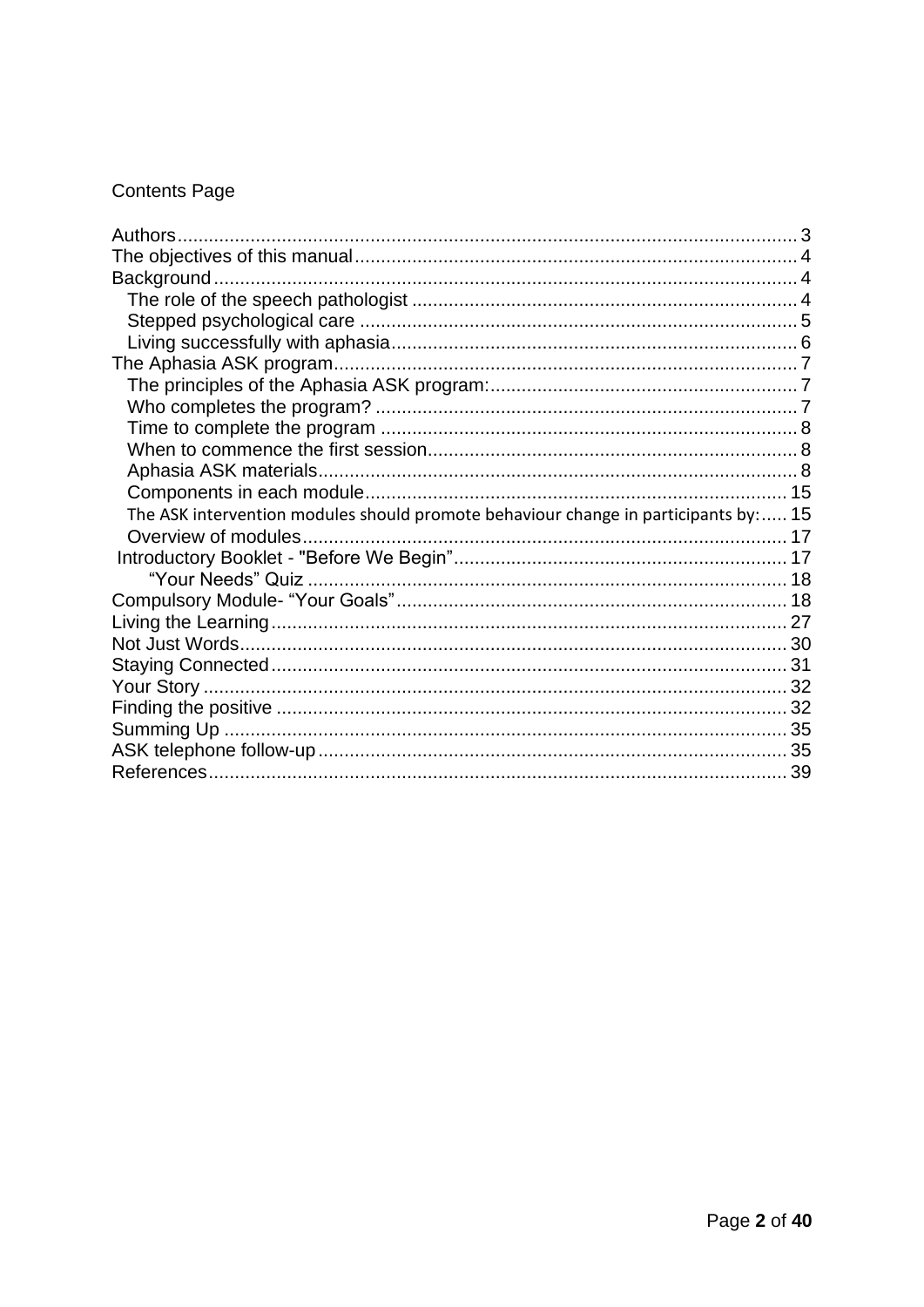## <span id="page-2-0"></span>**Authors**

The Authors of the Aphasia ASK program include: Dr Brooke Ryan<sup>1,2</sup> Dr Kyla Brown 1,2 Professor Linda Worrall<sup>1,2</sup> Dr Emma Finch1,3 Professor Nina Simmons Mackie2,4 Emma Thomas $1,2$ 

- *1 Communication Disability Centre, The University of Queensland, Brisbane, Australia*
- *2 Centre of Clinical Research Excellence in Aphasia Rehabilitation, Brisbane, Australia*
- *3 Speech Pathology Department, Princess Alexandra Hospita, Brisbane, Australia*
- *4 Southeastern Louisiana University, Hammond, Louisiana, USA*

Contributors to the ASK program from include:

Kathy Clark<sup>5</sup>

Dr Jennifer Lethlean <sup>5</sup>

Tania Quaglio <sup>7</sup>

Anna Farrell<sup>6</sup>

Kylie Short<sup>5</sup>

Professor Ian Kneebone<sup>8</sup>

- *5 Speech Pathology Department, Princess Alexandra Hospital, Brisbane, Australia*
- *6 Speech Pathology Department, Royal Brisbane and Women's Hospital, Brisbane, Australia*
- *7 Speech Pathology Department, Prince Charles Hospital, Brisbane, Australia*
- *8 Clinical and Health Psychology Research Initiative, University of Western Sydney, Sydney, Australia*

**The development of the pilot Aphasia ASK program was supported by a 2012 National Stroke Foundation small project grant.**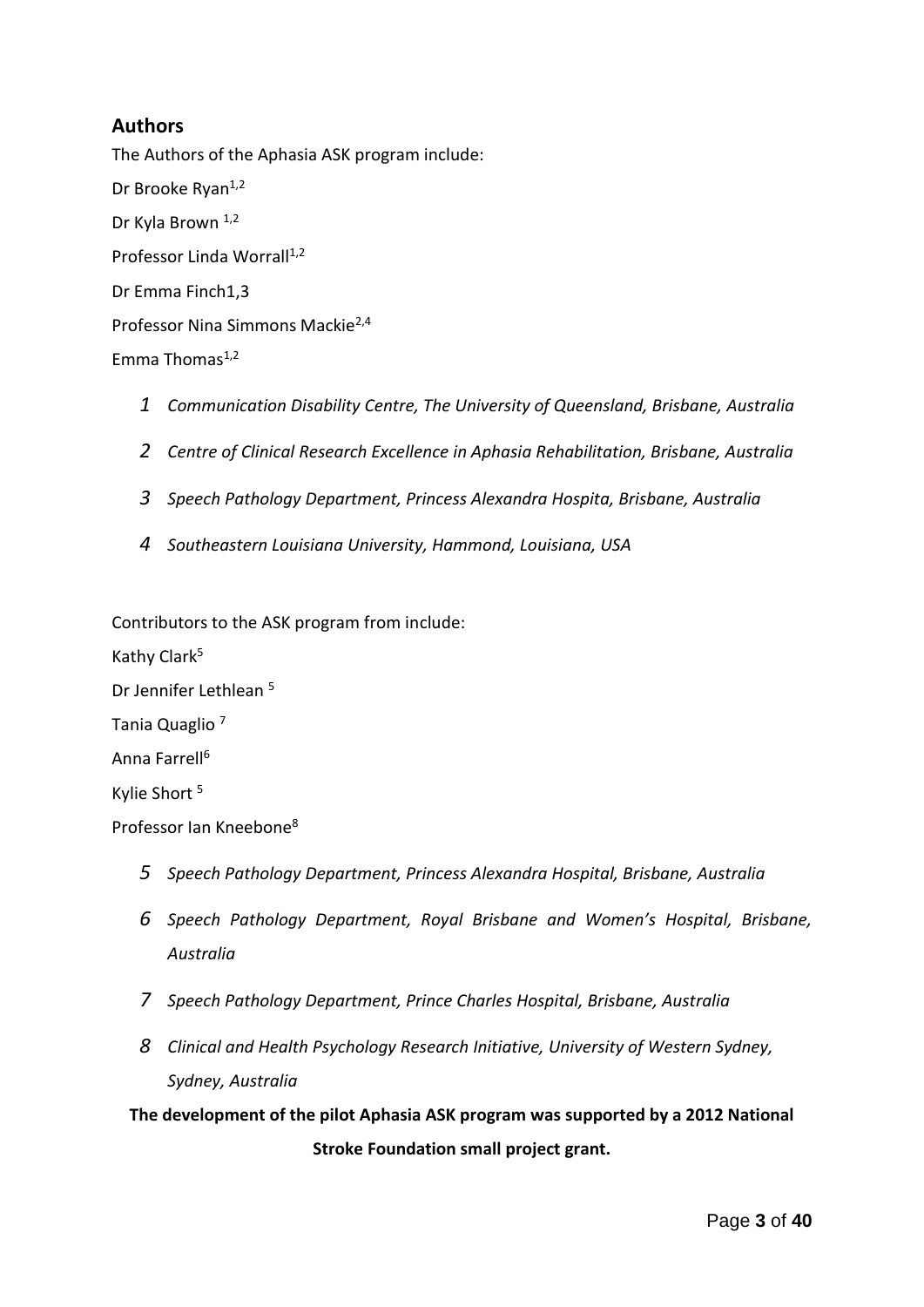## <span id="page-3-0"></span>**The objectives of this manual**

The objective of this manual is to provide a guide for the structure of the Aphasia ASK therapy for patients with aphasia and their families. This manual describes the ways in which Aphasia ASK treatment program should be delieved as part of a clustered randomised control trial. This manual should be refered to in order to enhance treatment fidelity.

### <span id="page-3-1"></span>**Background**

#### <span id="page-3-2"></span>**The role of the speech pathologist**

Speech Pathology Australia (SPA) acknowledges the critical role speech pathologists play in mental health services and that a diverse range of skills and knowledge of psychological models of interventions are needed (Speech Pathology in Mental Health Services Clinical Guideline, 2010). Speech pathologists are in a unique position to facilitate the psychological care of people with aphasia because of their expertise in providing communication support and their comprehensive understanding of the impact of communication disorders across all areas of patients' lives (Simmons Mackie & Damico, 2011). People with aphasia report difficulty accessing existing mental health services, intervention programs or support groups that can meet their needs because of their communication disability. In the Australian context, a 2012 audit of stroke services by the National Stroke Foundation highlighted a gap in mental health services and recommended the development of systems to address psychological and emotional support needs (National Stroke Foundation, 2012).

The Aphasia ASK program attempts to provide speech pathologists with a structured approach in order to meet the psychological care needs of both people with aphasia and their families. *Is this the role of the speech pathologist?* Yes, we believe so. For the client, a multifaceted approach to management of aphasia is positive, in that it can provide help that takes into account impairment, disability and well-being. However, the wider scope of the clients' needs may create uncertainties over professional boundaries and roles and lead to a sense of confusion for the practitioner. Counselling skills are crucial for the psychosocial management of patients with aphasia. Counselling services provided by speech pathologists may include patient education, affective support, and facilitating behavioural changes (Phillips & Mendel, 2008). Despite these skills being within their scope of practice,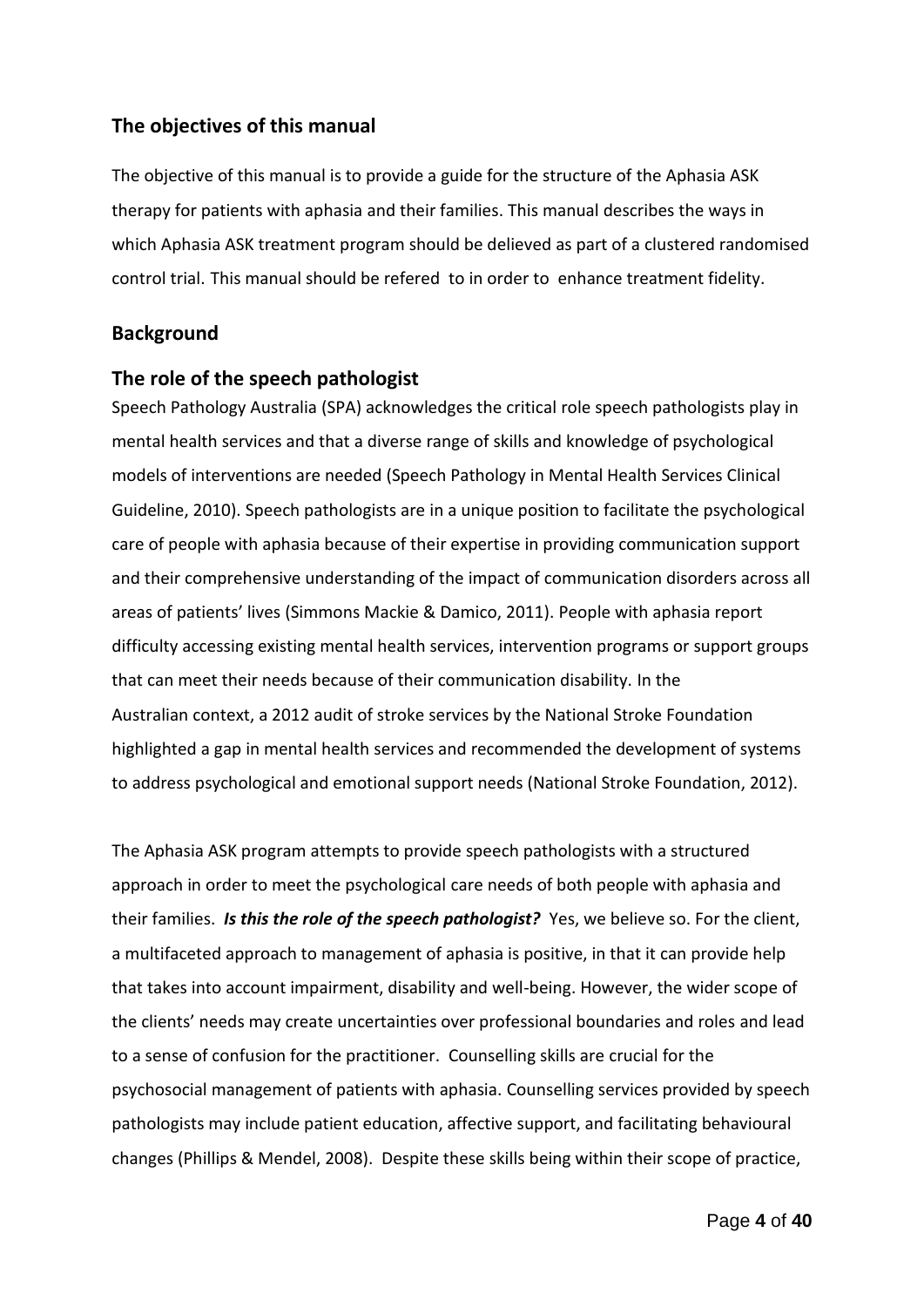many speech pathologists report feeling under-skilled counselling patients. We respect that some topics may feel unfamiliar or even daunting for the practitioner. These modules will hopefully allow a gentle, yet focused way to touch on topics that both practitioner and patient may not have previously known how to bring up. The explanation of activities and their rationale in this Therapist Manual acts as a guide to facilitate all parties through the program.

## <span id="page-4-0"></span>**Stepped psychological care**

The National Health Service of Great Britain and Northern Ireland proposes the use of stepped care for the management of mental health difficulties and the Department of Health in England provides guidelines for step care psychological intervention after stroke . Step-care models follow a hierarchical approach to psychological management with input from all appropriate multidisciplinary team members. "Low intensity" treatments are provided initally to patients alongside monitoring of psychological symptoms and where necessary patients are upgraded to "high intensity" treatments. Kneebone (under review) has proposed a detailed model of stepped psychological model of care after stroke consisting of 4 stepped levels shown in Figure 1. Level 1 of this model has been proposed to be appropriate for any patient with stroke and is primarly aimed at prevention of a mental health disorder. Example intervention activities from a stroke MDT at level 1 include:

- Providing advice and information for adjustment
- Goal setting
- Attendence at support groups
- Stroke befriending
- Music and art therapy
- Leisure rehabilitation

The Aphasia ASK program includes interventions promoted at level one of stepped psychological care.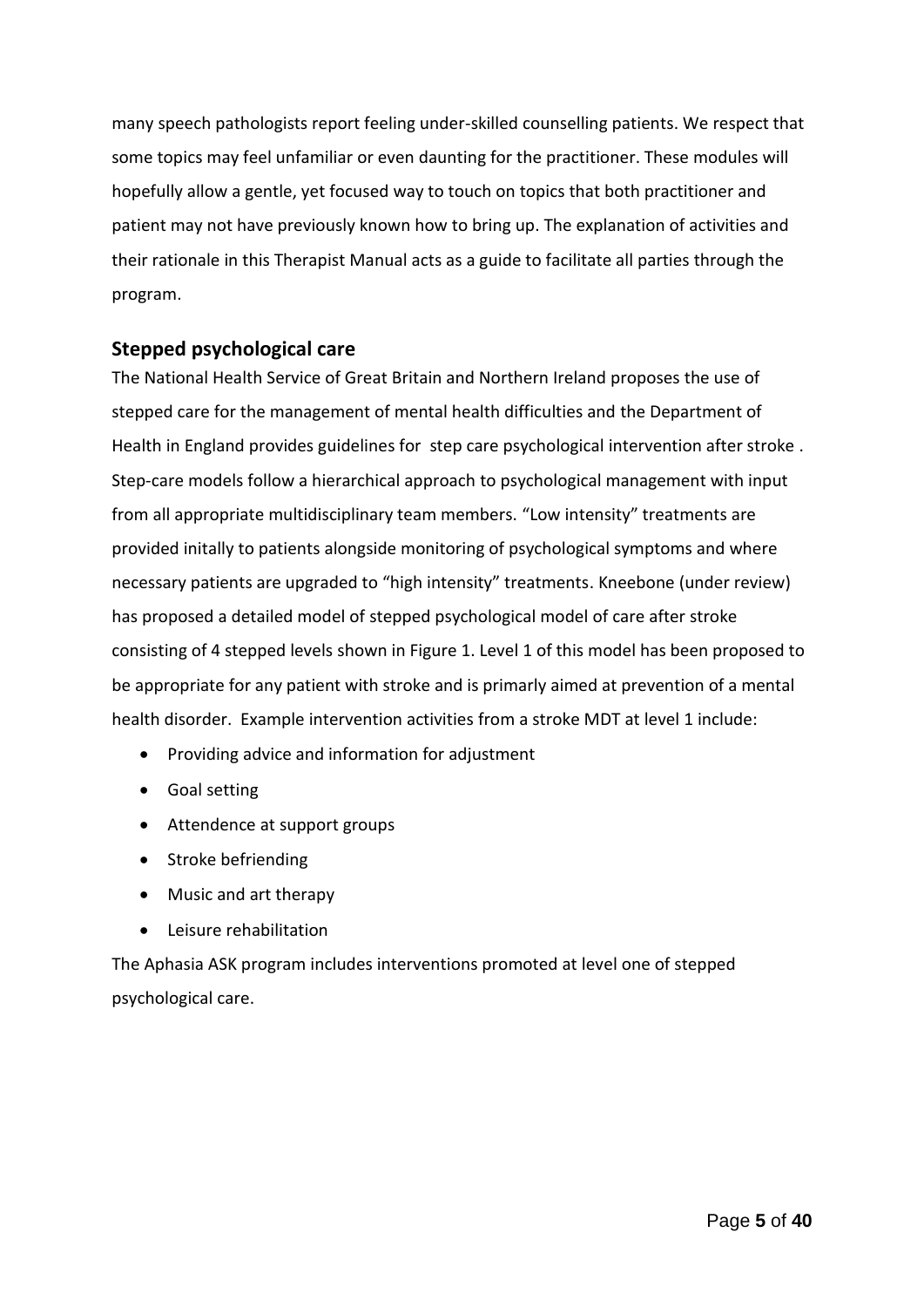

## **Figure 1. A revised model for stepped psychological care after stroke. Kneebone, I. I. (under submission). Stepped psychological care after stroke. University of Western Sydney.**

## <span id="page-5-0"></span>**Living successfully with aphasia**

Several qualitative studies have explored the lived experience of people with chronic aphasia. Brown et al., 2010 interviewed 30 people with chronic aphasia about their perspective on what it means to live successfully (Brown et al 2012). Reported themes included doing things, maintaining meaningful relationships, striving for a positive way of life, and communication (Brown, et al., 2010). In two other separate studies the perspectives of family members and speech language pathologists on the meaning of living successfully with aphasia were also identified (Brown, et al., 2011a, 2011b). Seven overarching themes were found in a qualitative meta-analysis that integrated these three groups' perspectives (i.e., people with aphasia, family members and speech language pathologists) about living successfully with aphasia (Brown, et al., 2012). These included: participation, meaningful relationships, support, communication, positivity, independence and autonomy, and living successfully with aphasia as a journey over time (Brown, et al., 2012). Grohn et al (2014) conducted a longitudinal study exploring the views of people with aphasia during the first year post stroke. Findings from this study indicated one overarching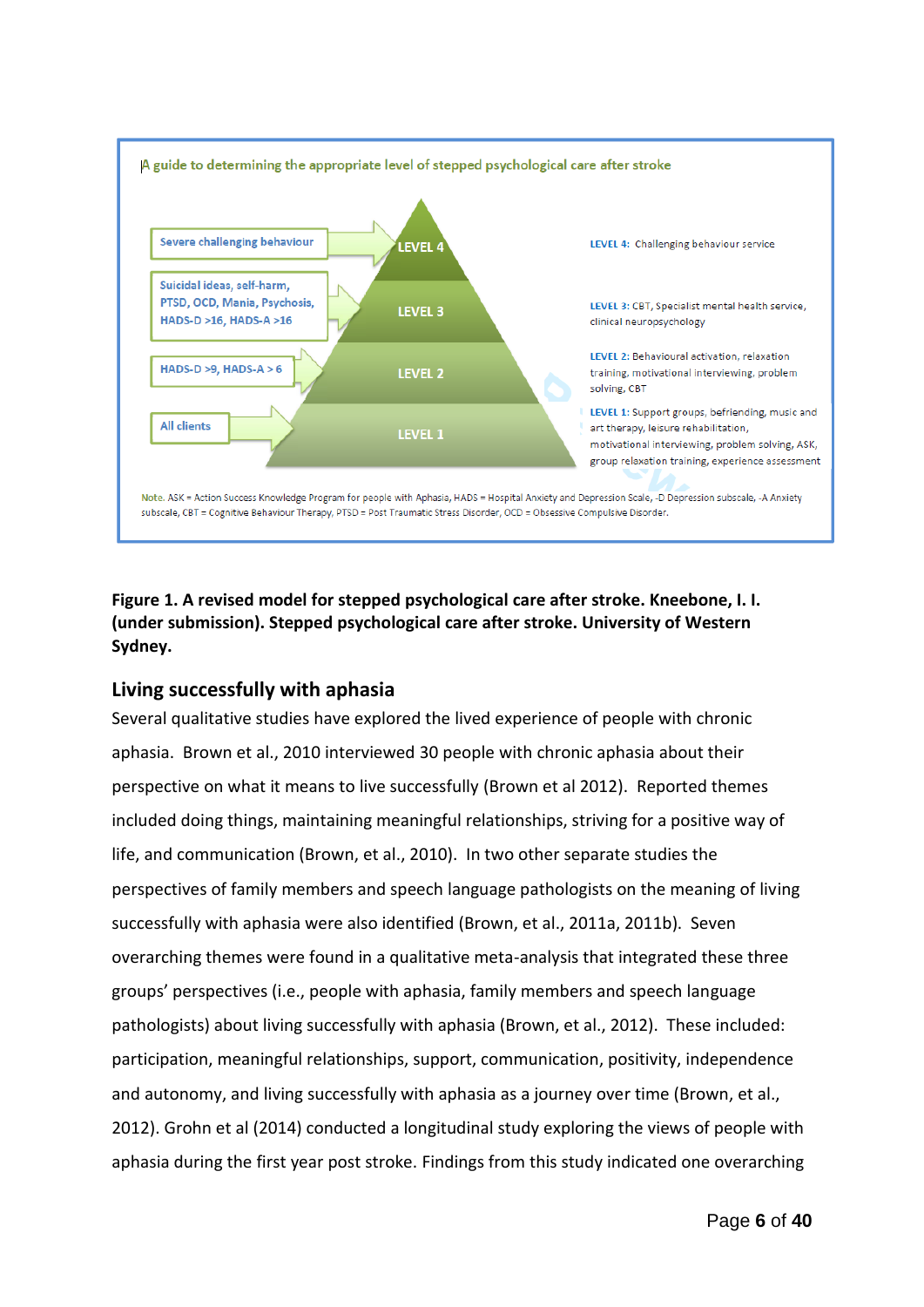theme: "actively moving forward". This theme highlighted how living successfully with aphasia was enabled across time by taking positive actions despite the sometimes overwhelming negative consequences of their stroke and aphasia. Data from the study highlighted the importance of participants being satisfied with and receiving ongoing rehabilitation services and suggested that formal support played an important role in contributing to perceptions of improvement and facilitated motivation and confidence across time. The study also highlighted how factors such as doing things, support, and a positive attitude and perseverance, which help to enable living successfully in people who have been living with aphasia for some time (Brown, et al., 2010), are also relevant for those earlier on in their journey. Hence, the content of the Aphasia ASK modules stems from this qualitative research of people with aphasia and their families say they needed to live successfully with aphasia.

## <span id="page-6-0"></span>**The Aphasia ASK program**

## <span id="page-6-1"></span>**The principles of the Aphasia ASK program:**

- 1. The person with aphasia and their family and friends are the primary targets of the intervention.
- 2. The delivery method has been informed by principles of behaviour change.
- 3. Collaborative learning is used throughout so that the speech pathologist is an equal partner in the process. Aphasia ASK is not a didactic or one way method of imparting knowledge. The expertise of participants is acknowledged.
- 4. All written information has been adapted using aphasia friendly formatting principles.
- 5. The delievery of the intervention should follow supported conversation principles for people with aphasia.

## <span id="page-6-2"></span>**Who completes the program?**

The modules are created to be completed with the patient and their family or friends that are attending the sessions.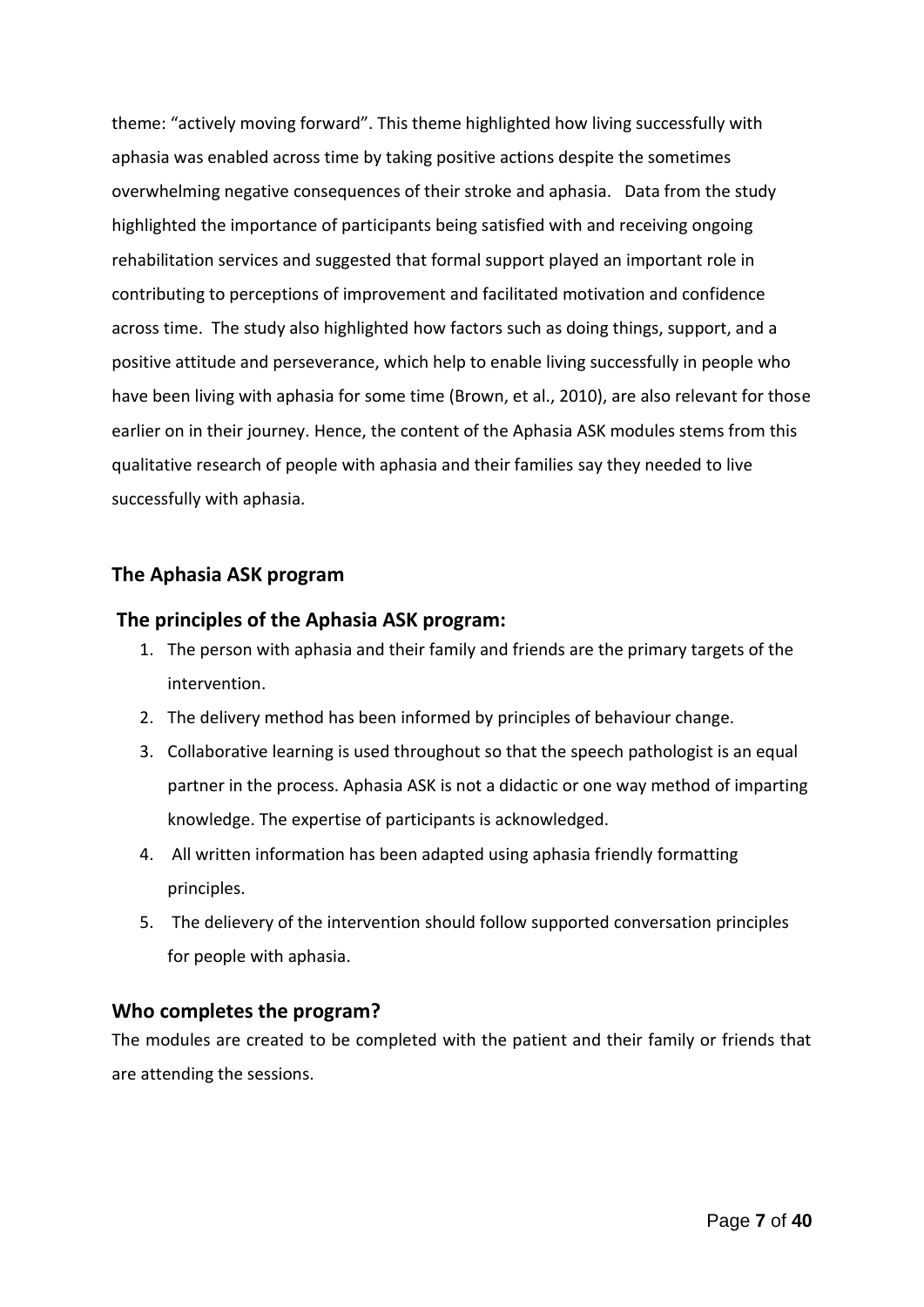## <span id="page-7-0"></span>**Time to complete the program**

The intervention package is designed to be completed over a six to eight week period, completing approximately one module per week. Individual needs in terms of intervention length, however, may vary.

## <span id="page-7-1"></span>**When to commence the first session**

The intervention is designed to commence as early as possible after the stroke to fulfil the need of greater education and support in the rehabilitation stage. Factors such as the patient's medical stability, level of fatigue and willingness will impact upon the timing of the program. It is hoped the program will commence alongside the usual care speech pathology services the participant is receiving.

## <span id="page-7-2"></span>**Aphasia ASK materials**

Eight participant workbooks have been developed for the face to face Aphasia ASK sessions. The workbooks contain structured learning content, discussion items, practical exercises, and additional independent activities. **It is important to note the modules do not have to be administered in the order of format presented in this manual.**

The Aphasia ASK workbooks consist of an introductory **"Before You Begin**" booklet. The "Before we begin" booklet is provided to the patient prior to the commencement of the program. The before you begin booklet provides participants with information about the aphasia ASK program and a "your needs" quiz that needs to be completed for the first session.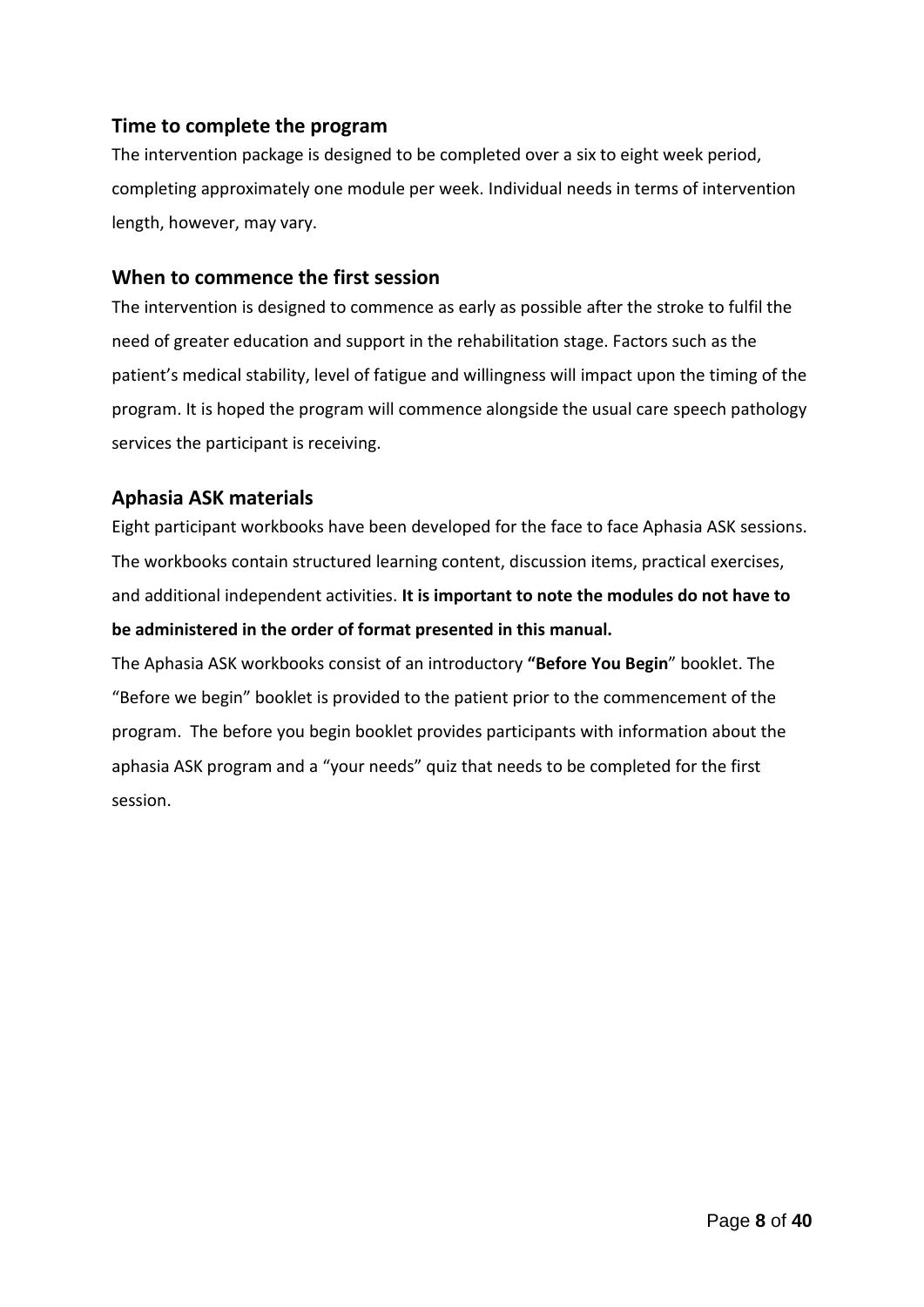

**Figure 12. Participant workbooks included in the Aphasia ASK program.**

Once providing participants with the before you begin booklet, the first session **"Your Goals"** establishes the goals for the program using collaborative goal setting techniques. A decision making tool is included in the goal setting session to identify which of the content modules each participant would like to complete. *Hence, not all content modules are required to be completed and their completion is left to the discretion of the therapists and participants. Completion of each of the introductory, goal setting, and a summary final session, however, are required.* The content module titles that can be prioritised in the Aphasia ASK program are:

- **"Living the learning"**
- **"Not just words"**
- **"Finding the positive"**
- **"Stay connected"**
- **"Your story"**

Prioritising the modules form the basis of the goals that will be covered in future weeks. During this process, the patient and/or their family and friends may bring up other topics or areas they wish to know more about. In such instances, the therapist will need to provide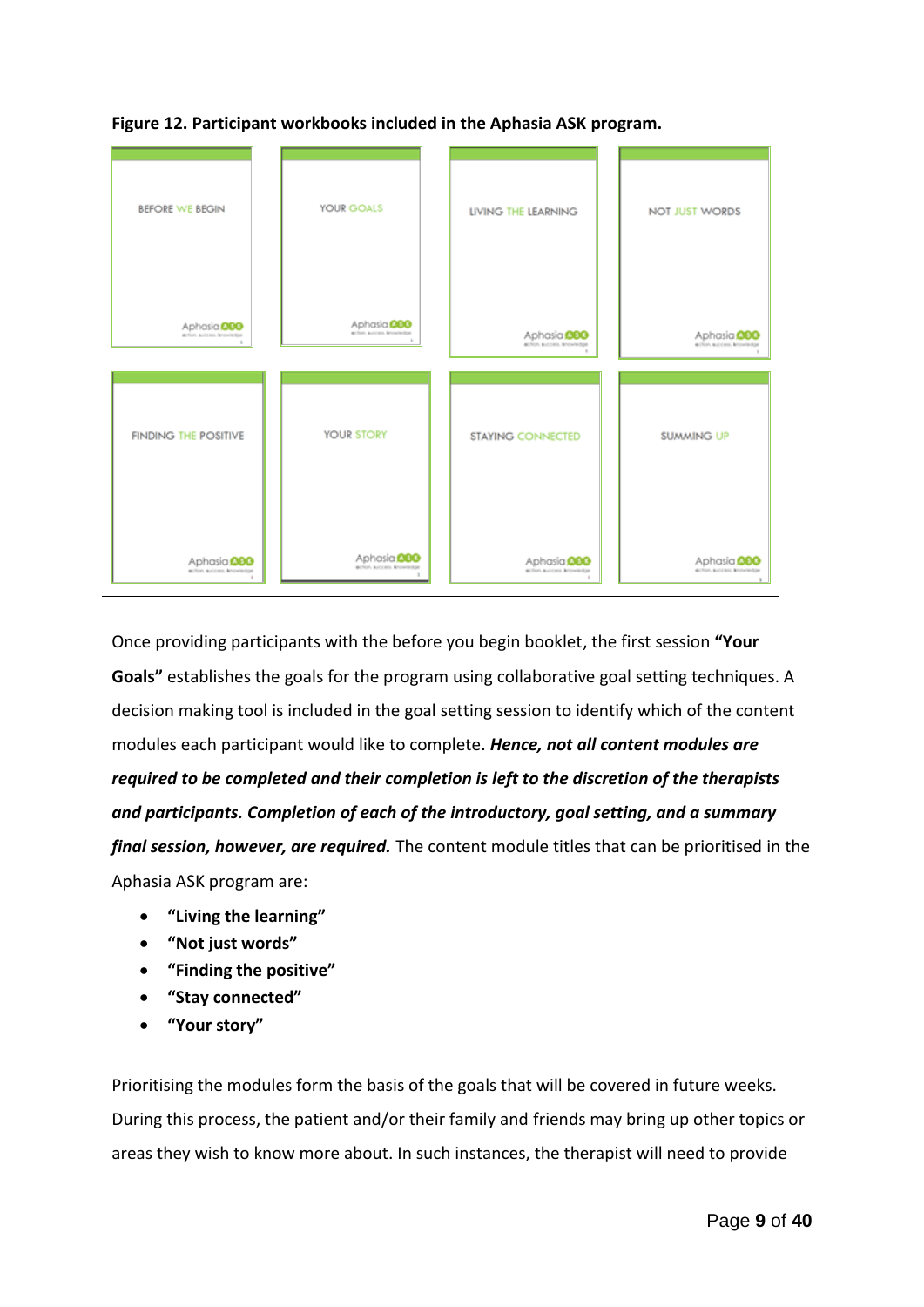attention to these areas where relevant. Whilst the modules cover a wide range of topics, they may not cover every individualised need. The content modules are designed as a guide and should be incorporated with clinical skill and knowledge to ensure the program is person-centred and modified as needed for each person with aphasia. Upon completion of the content modules that have been prioritised the **"Summing Up"** module is used to review the progress of the participants' goals. A diagram of the program and how they should be admistered as well as overview of each of the their aims is provided in figure 2 and table 1, respectively.



## *Figure 2. Diagram of the Aphasia ASK program*

*\*Note: The number of modules that the participant completes is left to the discretion of the therapist and the participants. However, participants must be involved in 3 content modules and there must be a minimum total contact time of 3 hours face to face with a therapist for the intervention to be considered completed.*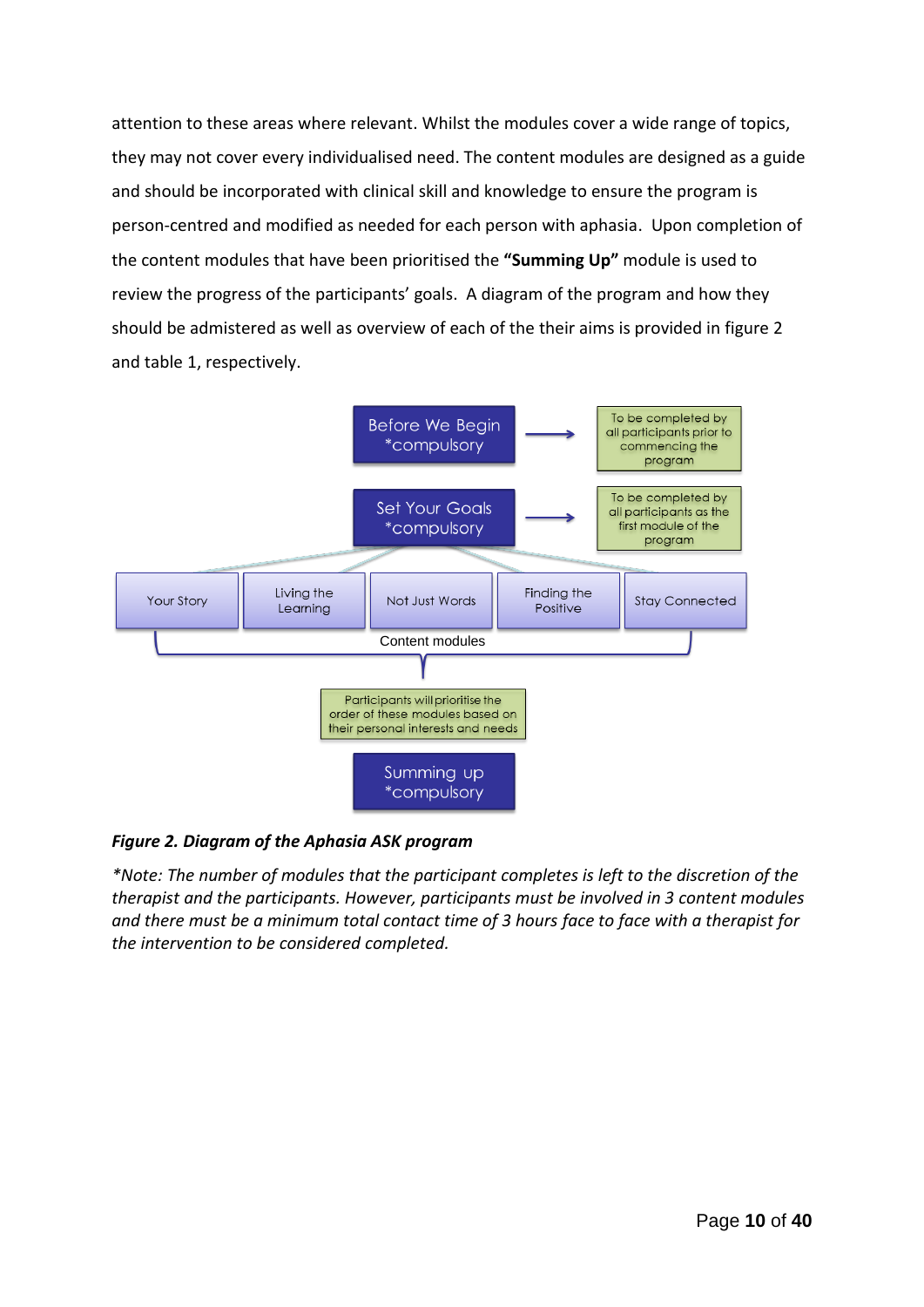**Table 1: Overview of Aphasia ASK modules.** 

| <b>Workbook name</b>                                                                                                                          | <b>Overarching Aim of</b><br><b>Module</b>                                                      | <b>Subsequent Aims of Module</b>                                                                                                                                                                                                      | <b>Activities/Resources</b>                                                                                                                                                                                                                                                                     | What you need to<br>prepare for this<br>module                                                                                                   |
|-----------------------------------------------------------------------------------------------------------------------------------------------|-------------------------------------------------------------------------------------------------|---------------------------------------------------------------------------------------------------------------------------------------------------------------------------------------------------------------------------------------|-------------------------------------------------------------------------------------------------------------------------------------------------------------------------------------------------------------------------------------------------------------------------------------------------|--------------------------------------------------------------------------------------------------------------------------------------------------|
| <b>Before we begin</b><br>*must be provided to<br>participants before<br>the commencement<br>of the modules<br>BEFORE WE BEGIN<br>Aphasia 000 | To introduce the<br>background of the<br>research, the<br>intervention program<br>and its aims. | To introduce clinicians and<br>participants to each other<br>Reinforce participant<br>timetable/bookings to<br>complete the sessions                                                                                                  | Your needs quiz<br>$\overline{\phantom{a}}$                                                                                                                                                                                                                                                     | -Folder for<br>participants to keep<br>the modules in week<br>to week<br>-List of appointment<br>times and locations<br>for participants         |
| <b>Your goals</b><br>*this is a compulsory<br>module for everyone<br>completing the<br>program<br><b>YOUR GOALS</b><br>Aphasia 000            | To ensure the program<br>is a proactive, person<br>centred and goal<br>oriented process         | For the person with aphasia<br>and their family to:<br>Develop a<br>collaborative<br>relationship between<br>all participants and the<br>speech pathologist.<br>Develop clear goals<br>and priorities for the<br>Aphasia ASK Program. | Your needs quiz (completed in<br>before we begin booklet).<br>Topics decision aid sheet.<br>$\overline{\phantom{0}}$<br>Goal attainment scaling (GAS)<br>framework.<br><b>Example Homework:</b><br>Patient/Family<br>discussion/decision of goals if<br>cannot be finalised in first<br>session | Ensure the<br>participants have<br>completed the "Your<br>needs" quiz in the<br>before you begin<br>booklet.<br>-Video camera to<br>film session |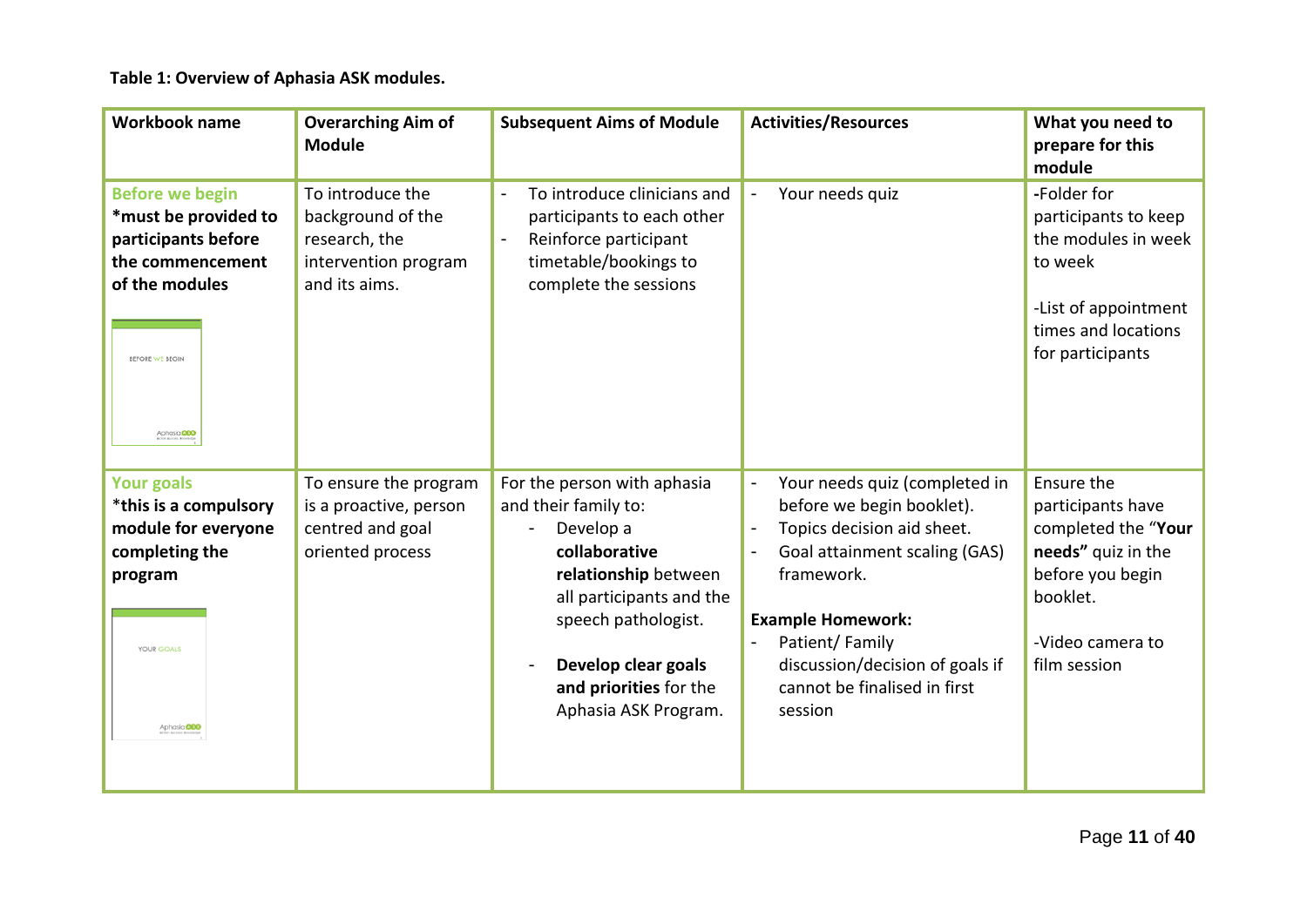| <b>Module name</b>                                               | <b>Overarching Aim of</b><br><b>Module</b>                                                                                          | <b>Subsequent Aims of Module</b>                                                                                                                                                                              | <b>Activities/Resources</b>                                                                                                                                                                                                                                                                                                                                                                      | What you need to<br>prepare for this<br>module                                                                                                         |
|------------------------------------------------------------------|-------------------------------------------------------------------------------------------------------------------------------------|---------------------------------------------------------------------------------------------------------------------------------------------------------------------------------------------------------------|--------------------------------------------------------------------------------------------------------------------------------------------------------------------------------------------------------------------------------------------------------------------------------------------------------------------------------------------------------------------------------------------------|--------------------------------------------------------------------------------------------------------------------------------------------------------|
| <b>Living the learning</b><br>LIVING THE LEARNING<br>Aphasia 000 | To increase the<br>participants knowledge<br>of aphasia/stroke<br>information and where<br>to access more<br>information if needed. | For the person with aphasia<br>and their family to:<br>Have increased knowledge<br>of aphasia and other<br>relevant rehabilitation<br>topics<br>Be able to access<br>resources and information<br>when needed | Information preference choice<br>Information topic choice<br>$\overline{\phantom{0}}$<br><b>Example Homework:</b><br>Watch DVD<br>Read sections of the AAA guide<br>Read and reflect on<br>information sheets provided.<br>Provide information to friends<br>$\overline{a}$<br>and family                                                                                                        | Have a copy of the<br>Aphasia and You<br>video and the<br>Australian Aphasia<br>Guide to give to<br>participants.<br>-Video camera to<br>film session  |
| <b>Not just words</b><br>NOT JUST WORDS<br>Aphasia 000           | To promote effective<br>communication<br>between the person<br>with aphasia and their<br>friends and family                         | For the person with aphasia<br>and their family to:<br>Develop or enhance the<br>use of communication<br>strategies.                                                                                          | Communication support<br>training<br>Rate your conversation<br><b>Example Homework:</b><br>Practice one communication<br>strategy<br>Family to keep a diary of<br>communication strategies that<br>are successful<br>Practice having a conversation<br>Video tape a conversation.<br>-<br>Invite a friend over to<br>$\overline{\phantom{a}}$<br>learn/use/practice<br>communication strategies. | Knowledge of the<br>communication<br>support needs of the<br>person with aphasia<br>and their family<br>member(s).<br>-Video camera to<br>film session |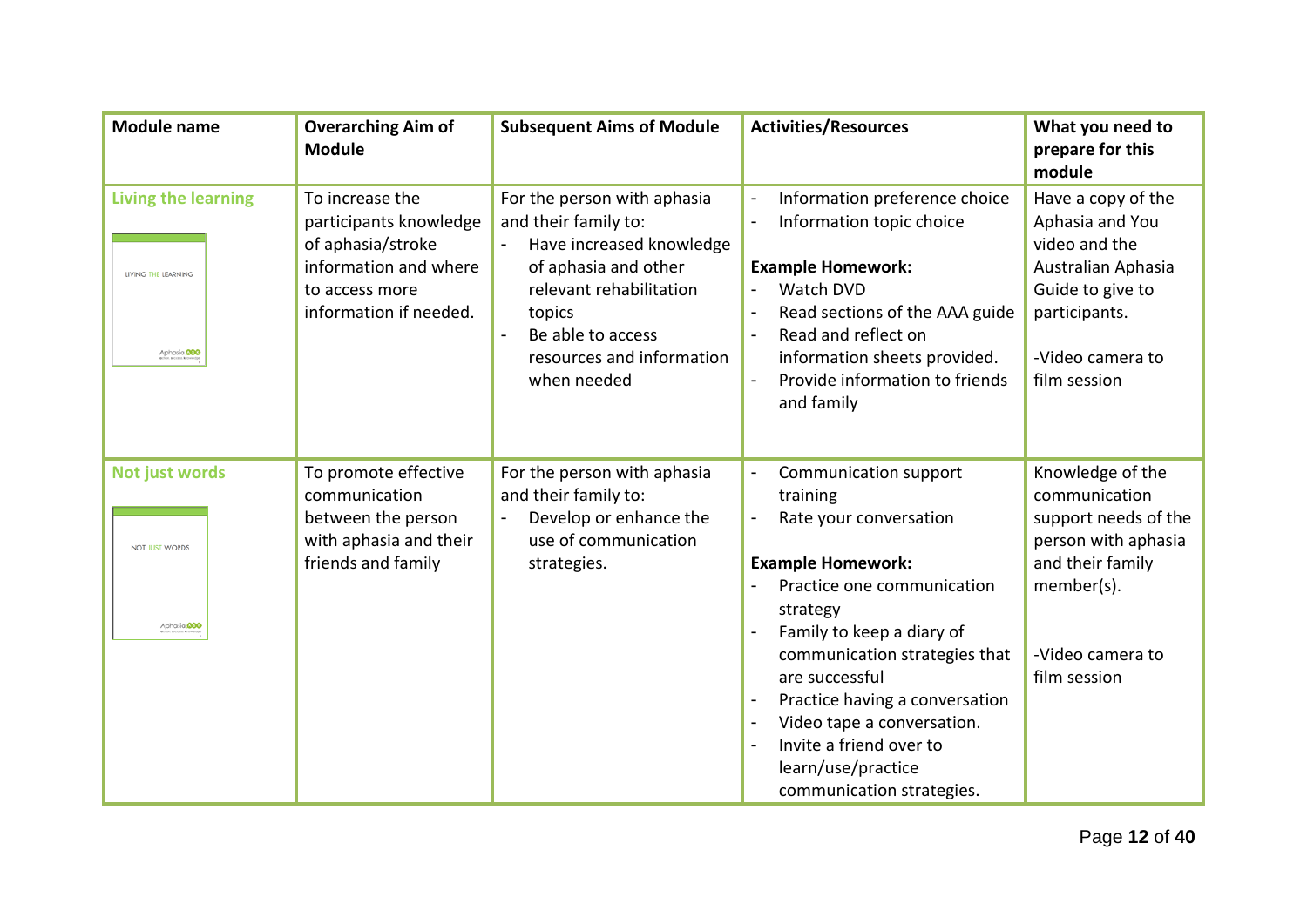| <b>Module name</b>                                                        | <b>Overarching Aim of</b><br><b>Module</b>                                                   | <b>Subsequent Aims of Module</b>                                                                                                                                                                      | <b>Activities/Resources</b>                                                                                                                                                                                                                                                                                                                                                                                                                        | What you need to<br>prepare for this<br>module                                                                                                                                              |
|---------------------------------------------------------------------------|----------------------------------------------------------------------------------------------|-------------------------------------------------------------------------------------------------------------------------------------------------------------------------------------------------------|----------------------------------------------------------------------------------------------------------------------------------------------------------------------------------------------------------------------------------------------------------------------------------------------------------------------------------------------------------------------------------------------------------------------------------------------------|---------------------------------------------------------------------------------------------------------------------------------------------------------------------------------------------|
| <b>Finding the positive</b><br><b>FINDING THE POSITIVE</b><br>Aphasia 000 | To promote a positive<br>point of view<br>throughout<br>rehabilitation                       | For the person with aphasia<br>and their family to:<br>be able to incorporate<br>simple activities that<br>promote positivity into<br>their daily life.                                               | Positive and negative coping<br>strategies<br>A good thing happened<br>$\overline{\phantom{0}}$<br><b>Example Homework:</b><br>Complete a good thing each<br>day and write in diary.<br>Planned leisure time<br>Track weeks progress in a<br>diary.                                                                                                                                                                                                | -Video camera to<br>film session                                                                                                                                                            |
| <b>Stay connected</b><br><b>STAYING CONNECTED</b><br>Aphasia 000          | To enable the<br>participants to<br>maintain relationships<br>and build new<br>relationships | For the person with aphasia<br>and their family to:<br>Be able to use simple<br>strategies to stay in touch<br>with friends.<br>Learn how to connect with<br>other people with stroke<br>and aphasia. | Discuss the importance of<br>$\overline{\phantom{a}}$<br>friends<br>Map who is in their support<br>network<br>Provide ideas for staying in<br>$\overline{\phantom{a}}$<br>touch with friends<br>Discuss meeting other people<br>$\blacksquare$<br>with aphasia.<br><b>Example Homework:</b><br>Plan leisure time.<br>Track activities in a diary.<br>Invite a friend.<br>$\blacksquare$<br>Attend an aphasia group.<br>Become a member of the AAA. | Details for the<br>closest AAA coffee<br>groups, Stroke<br>Association support<br>groups and/or<br>hospital aphasia<br>group to provide<br>participant.<br>-Video camera to<br>film session |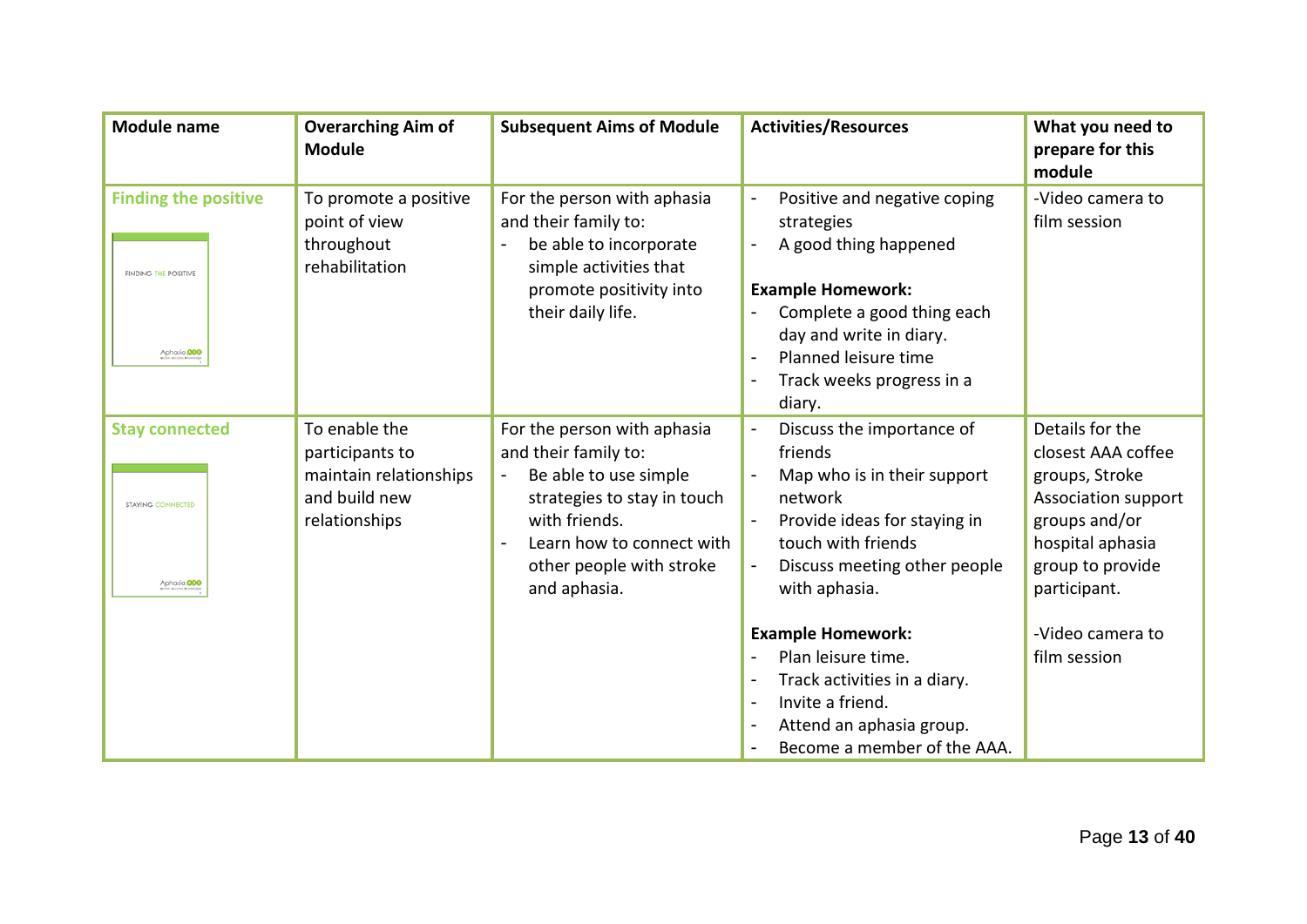| <b>Module name</b>                                                                                                                 | <b>Overarching Aim of</b><br><b>Module</b>                                                                                                            | <b>Subsequent Aims of Module</b>                                                                                                                                                                                                                                                              | <b>Activities/Resources</b>                                                                                                                                                                                                                                                | What you need to<br>prepare for this<br>module                                                                                                                                                                                              |
|------------------------------------------------------------------------------------------------------------------------------------|-------------------------------------------------------------------------------------------------------------------------------------------------------|-----------------------------------------------------------------------------------------------------------------------------------------------------------------------------------------------------------------------------------------------------------------------------------------------|----------------------------------------------------------------------------------------------------------------------------------------------------------------------------------------------------------------------------------------------------------------------------|---------------------------------------------------------------------------------------------------------------------------------------------------------------------------------------------------------------------------------------------|
| <b>Your story</b><br><b>YOUR STORY</b><br>Aphasia 000                                                                              | To develop a shared<br>understanding of the<br>participants and<br>family's experience of<br>stroke and aphasia and<br>family rehabilitation<br>needs | For the person with aphasia<br>and their family member to<br>talk about:<br>Their experience of having<br>a stroke and aphasia.<br>How stroke has changed<br>things.<br>Them as a person.<br>Their rehabilitation needs<br>Their strengths and how<br>this will facilitate<br>rehabilitation. | "Your story" questions<br>"My strengths" checklist<br><b>Example Homework:</b><br>Tell story with someone else<br>on ward<br>Videorecord/write down key<br>information learnt from "my<br>story"<br>Develop a story resource<br>$\blacksquare$<br>(PowerPoint) for others. | Encourage the<br>participant and their<br>family to bring<br>personally relevant<br>information to use as<br>communication tools<br>to help share their<br>story (e.g. family<br>member<br>photographs)<br>-Video camera to<br>film session |
| <b>Summing up</b><br>*this is a compulsory<br>module for everyone<br>completing the<br>program<br><b>SUMMING UP</b><br>Aphasia 000 | To review goal<br>attainment progress,<br>review goals for the<br>future and follow up on<br>any gaps.                                                | For the person with aphasia<br>and their family to:<br>Review their goals.<br>Have time to reflect on the<br>program.<br>Have any remaining<br>questions answered.<br>Be provided with<br>resources (if they don't<br>have already).                                                          | Review goals from 'Goal<br>Booklet'<br>Check resources                                                                                                                                                                                                                     | Ensure the 'Goal<br>Booklet' is bought to<br>the session or<br>provide a photocopy<br>of the goals.<br>-Video camera to<br>film session                                                                                                     |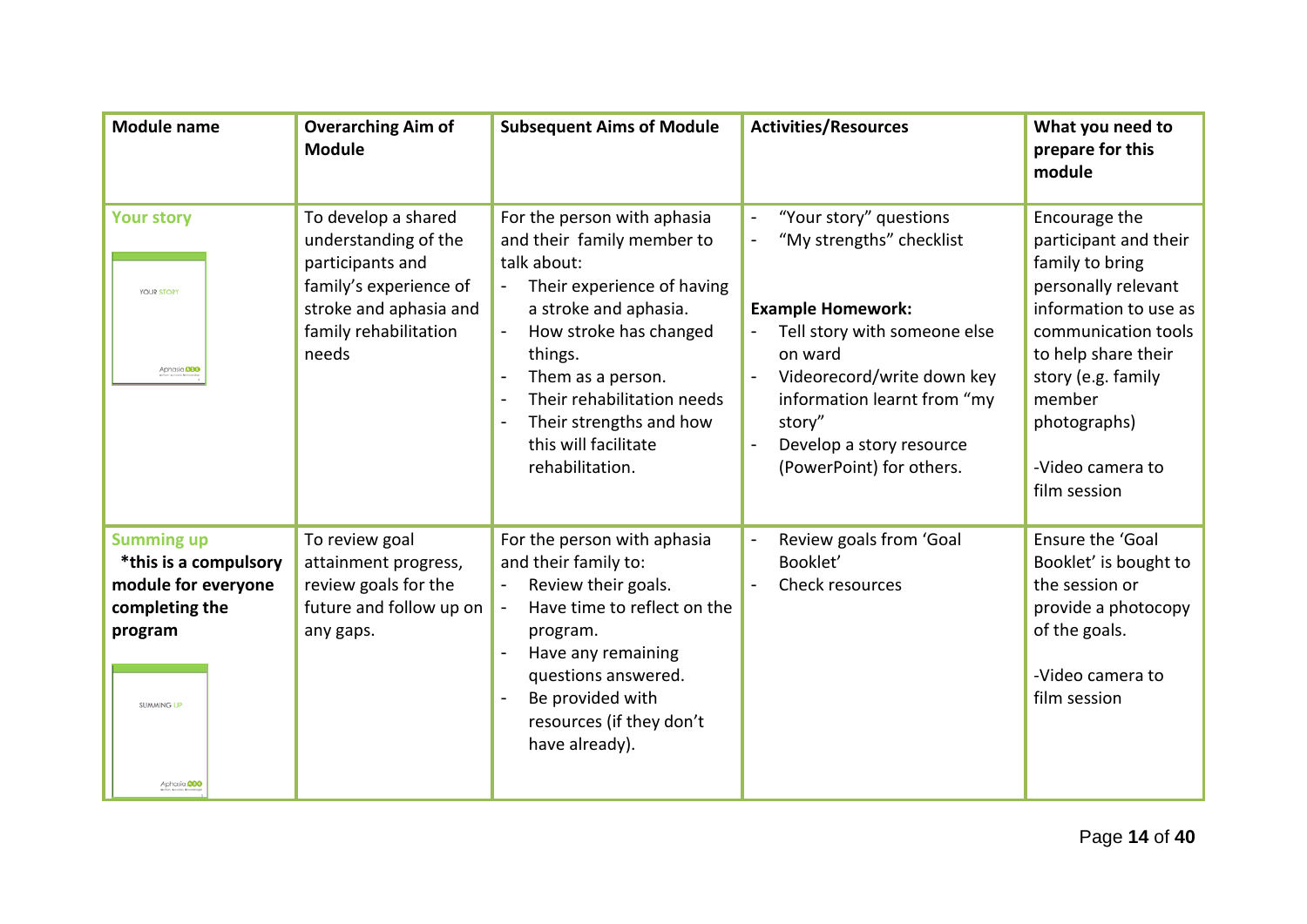## <span id="page-14-0"></span>**Components in each module**

<span id="page-14-1"></span>The ASK intervention modules should promote behaviour change in participants by:

- 1. Setting objectives for behaviour between sessions (e.g., homework tasks)
- 2. Considering and/or identifying barriers and enablers to achievement in advance.
- 3. Revisiting goals and/or homework tasks if not completed.

Each module follows a similar format and includes some of the same elements. Each module should contain:

- Objectives for the session
- Structured learning content
- Action items, discussion items, and/or practical exercises.
- Homework task(s) that are agreed upon by the participant and their family member that follows on from what has been discussed during the session.



The objectives of the session are provided at the beginning of each module in the format of a 'This session' and 'By the end of the session' statement. By commencing the session in this way, both the participants and therapist have a shared understanding of the session purpose.

#### RESEARCH

Information can help you feel in charge of your recovery. Some information may be hard to find. Some information may be hard to understand. Ask lots of questions Check anything you don't understand. You and your family might want different information.



Each module contains research boxes at the start. These boxes provide the scientific background and rationale for the different activities. The amount of time spent focusing on these boxes will be dependent on the needs of the individual and their friends and family. You may want to direct the family and friends to additional information if they wish. These boxes have been deliberately left "Aphasia Friendly" however; some people with aphasia and their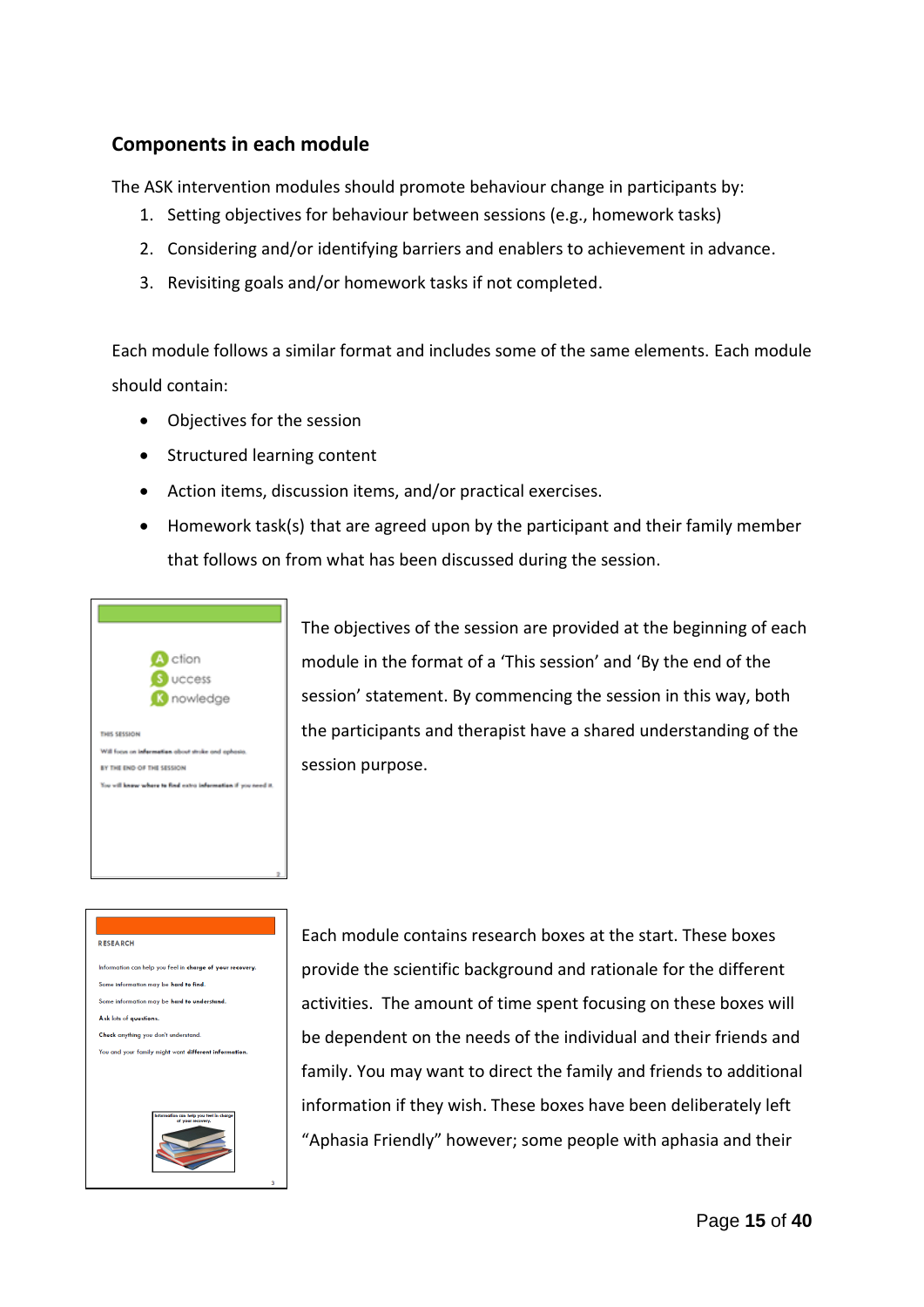family members may want to be directed to further research information and more in-depth resources such as journal articles.



The "ASK" symbol is used whenever the participants are required to answer a question, or complete an action item. Often this is followed by space to write an answer. It is important to again reiterate that the person with aphasia is not required to write their own answers if they are unable to or feel uncomfortable to do so. All activities can be

adjusted to accommodate the language skills of the person with aphasia and family and friends are also important supports and can write the response if needed. Any space for the completion of activities is designed as a guide only. The person with aphasia and their family and friends should be encouraged to use a variety of modalities (drawing, pictures, music, photos, gesture, words, card sorting) to assist in comprehension of tasks and expression of views.

#### **HOMEWORK**

Independent or 'homework' tasks are encouraged to be set for both the person with aphasia and their caregiver to complete together in their own time after each module. This provides an opportunity for active learning. The homework task should be documented for the participant to refer to.



Before commencing each new module please check that all the participants are ready to move on to new material and have completed their homework.

Homework should:

• arise from discussion within the session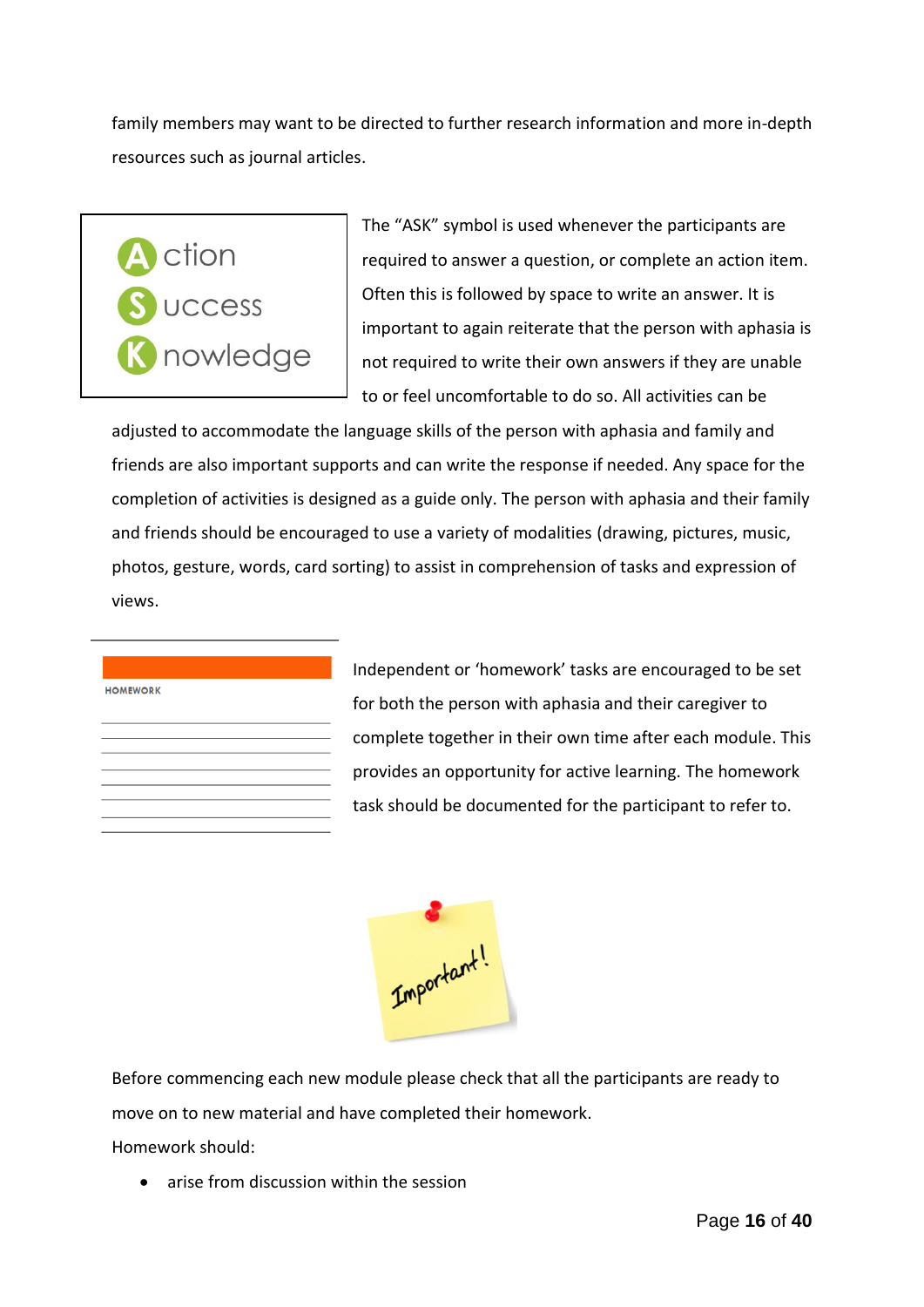- be personally important to the individual and their problems
- be manageable and time-limited
- be clear and specific
- be realistic
- provide more information (be part of the learning process)

Homework guidelines are from Laidlaw, Thompson, Dick-Siskin, Gallagher-Thompson (2003).

An activity described by (Janis & Mann 1977), is to talk about the pros and cons of both completing homework and not completing homework. This will help ensure participants have fully considered a possible change. You may wish to revisit what led the participant to choosing this topic. Consider why they chose the topic and what they were hoping to gain from the module.

## <span id="page-16-0"></span>**Overview of modules**

## <span id="page-16-1"></span>**Introductory Booklet - "Before We Begin"**

The introductory booklet prepares the patient and their family and friends for the program. It covers aphasia friendly information on; aphasia, what the program will be about, who is invited to participate and a quiz to prepare for the first session. *You should provide the participants with the 'Before you begin' module after the pre-assessment and consent process but before beginning the program.* We suggest that prior to giving the patient and their family the introductory booklet, the speech pathologist needs to:

- Be familiar with the booklet and the program in case the participants ask any questions.
- Have arranged a place and time for the first Aphasia ASK sessions and write this down for the participant.

When providing the patient and their family and friends with the 'Before you begin' booklet it may be good to reiterate that The Aphasia ASK Program:

- Is aphasia-focused
- Will be run by a speech pathologist
- Will be different to their normal speech pathology sessions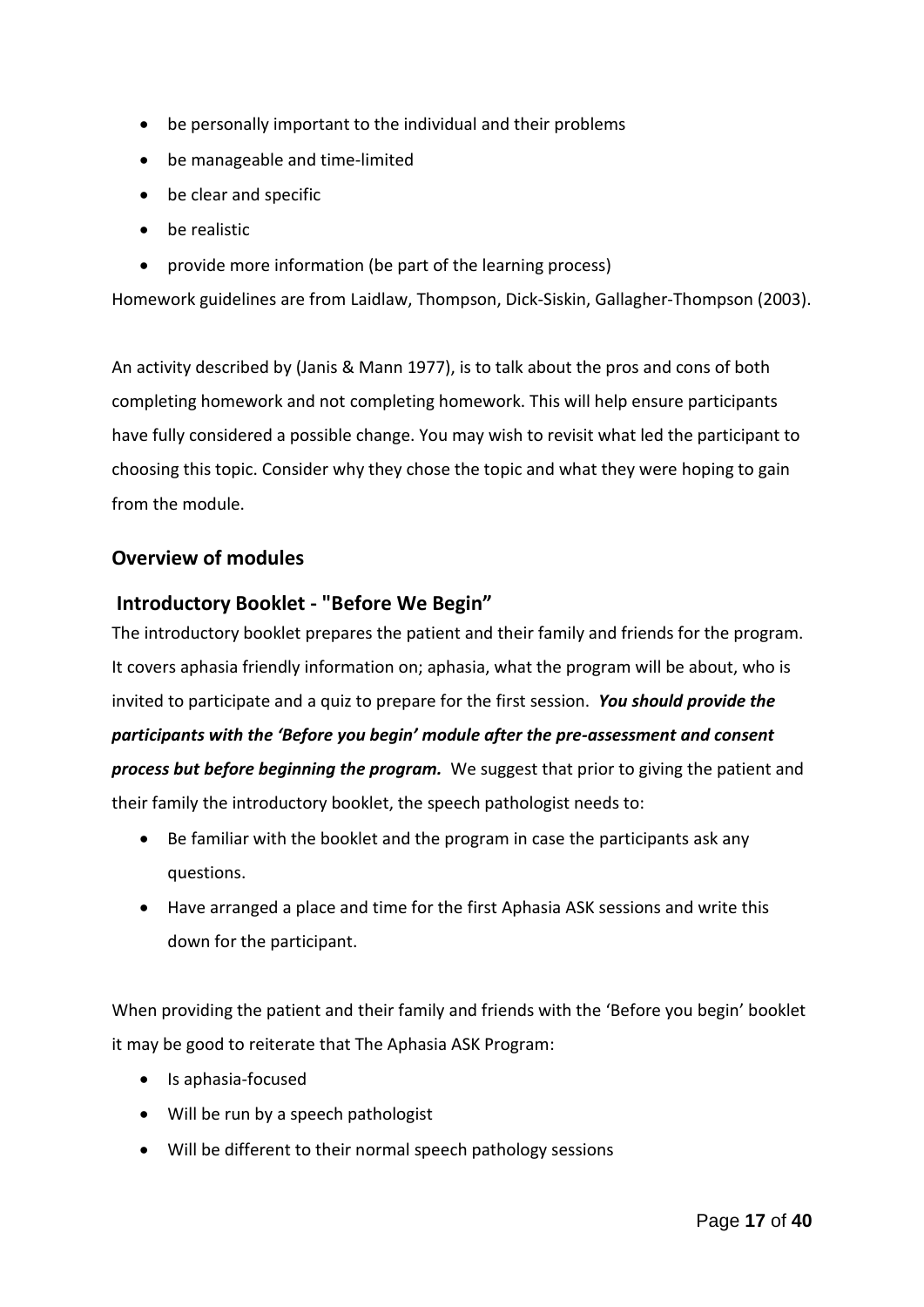- Will not include language-tasks or speech practice
- Is about enabling the patient and their family to drive aphasia rehabilitation and ongoing recovery
- Is open to any family or friends that wish to undertake the program with the patient
- Will require that they do some activities independently, outside of the therapy times

Discussion of the treatment rationale with participants is an important component of the treatment that sets the framework for all sessions. It is necessary that all participants have a clear understanding of what the Aphasia ASK intervention is aiming to achieve.

## <span id="page-17-0"></span>**"Your Needs" Quiz**

To increase understanding of the participant's current needs and what they wish to obtain from the Aphasia ASK Program, a pre-program quiz has been developed. This quiz is also designed to prepare the participants for the goal setting session. The participants will need to complete this quiz and bring it with them to the first Aphasia ASK session.

## <span id="page-17-1"></span>**Compulsory Module- "Your Goals"**

After welcoming and introducing yourself to all the participants (including family members), the first session should commence by addressing any questions the participants may still have about the program. Take this opportunity to ask the person with aphasia and their family and friends if they have any questions or concerns about the program so far. By flagging these questions early in the session sufficient attention can be given to discussing the answers throughout the module. Every question and concern is important and every participant has valuable knowledge and experience.

Goal setting is critical to the process of directing rehabilitation efforts towards the achievement of personally relevant goals. This module will focus primarily on establishing goals for the ASK program. This process will use the 'SMARTER' goal setting approach; a process that is **S**hared, **M**onitored, **A**ccessible, **R**elevant, **T**ransparent, **E**volving and **R**elationship-centred (Hersh et al, 2011). By the end of the session, all parties should be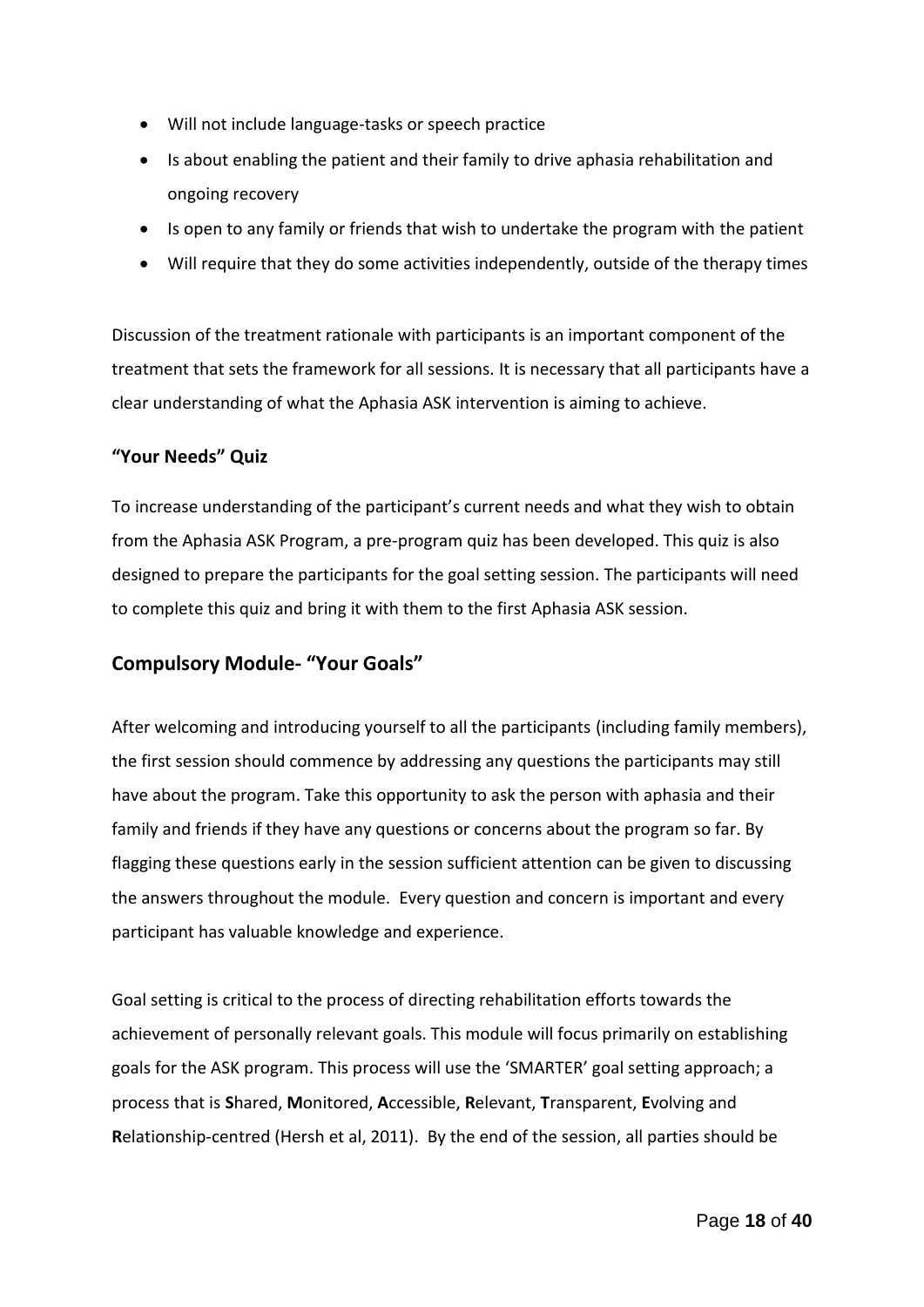clear on the participant's goals and these documented in the goal attainment scaling (GAS) format. The resources you will need are explained in table 2.

The 'Your Needs Quiz' has been developed to prepare the participants for this goals setting process. Begin by looking through the completed quiz with the participants. Discuss the areas the participants feel confident in and areas they wish to know more about. Write these down on the first page of the 'Goal Development' handout. Explain that together you will use the information they have given and turn them into goals. The term 'goal' is used throughout this module, however, it is understood that the use of this term may cause confusion for some participants. Please clarify or adapt the use of this term if required.

To help set goals, you may find it helpful to decide what modules the participants are most interested in. Use the decision aid table titled 'Choose your topics' to help the participants select the areas which interest them most. You should identify areas of interest both, for the person with aphasia and for family members. Once they have both chosen areas they both wish to know more about, discuss those that overlap and those that are different. Discuss if each of the different modules are still something they both wish to learn more about it. If so, these modules become the priorities. Discuss the order of them together and come up with a joint decision. *Family members are targets of the intervention too, so if they wish to know about a topic the person with aphasia does not, this should be respected and addressed in a session specifically for them as family members.*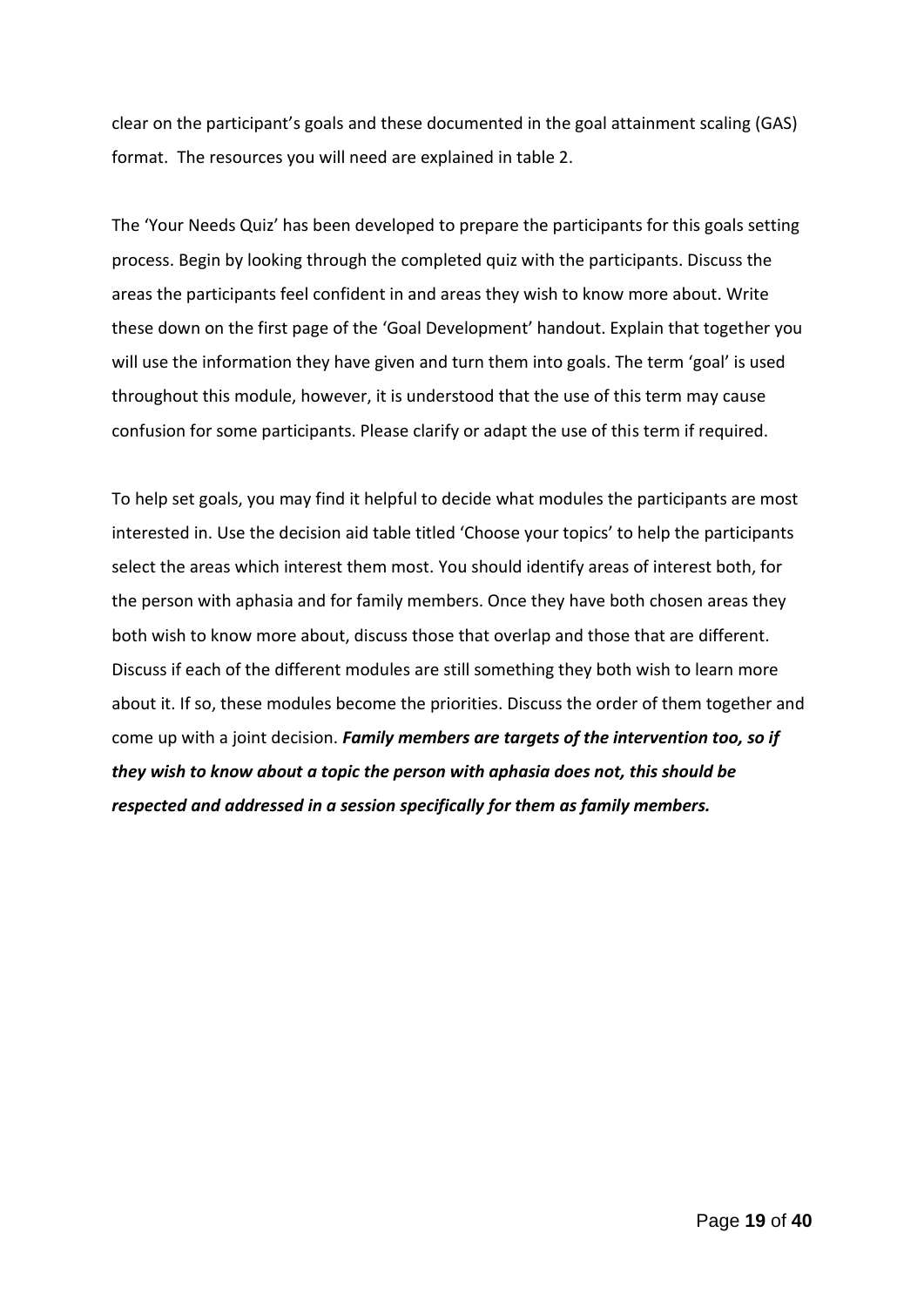## *Table 2 Goal setting resources*

| <b>Resource name</b>       | What it looks like                                                                                                                                                                                                                                                                                                                                                                                                                                                                                                                                                                                                                | Use this to                                                                                                                                                                                                                                                                    |
|----------------------------|-----------------------------------------------------------------------------------------------------------------------------------------------------------------------------------------------------------------------------------------------------------------------------------------------------------------------------------------------------------------------------------------------------------------------------------------------------------------------------------------------------------------------------------------------------------------------------------------------------------------------------------|--------------------------------------------------------------------------------------------------------------------------------------------------------------------------------------------------------------------------------------------------------------------------------|
| The 'Your Needs Quiz'      | YOUR NEEDS QUIZ<br>Do you want to know more abou<br>Unsure<br>x<br>?<br>What support is available ofter h<br>Unsure<br>x<br>?                                                                                                                                                                                                                                                                                                                                                                                                                                                                                                     | Prepare the participants for<br>the goal setting process;<br>have an initial<br>understanding of the<br>participants needs.                                                                                                                                                    |
| Choose your topics         | Aphasia 000<br><b>Choose your topics</b><br>$\begin{array}{ll} \square & \mathsf{No} \\ \square & \mathsf{Maybe} \\ \square & \mathsf{Yes} \end{array}$<br>$\frac{\square}{\square}$ Naybe<br>ĕ<br>E Maybe<br>Maybe<br>Yac<br>Naybe<br>Yac<br>ø<br>$\begin{array}{ll}\n\Box & \text{No} \\ \Box & \text{Maybe} \\ \Box & \text{Vas}\n\end{array}$<br>$\begin{array}{ll} \square & \mathsf{No} \\ \square & \mathsf{Map} \\ \top & \mathsf{Yes} \end{array}$<br>$\begin{array}{cc}\n\Box & \text{No} \\ \Box & \text{New} \\ \Box & \text{Yes}\n\end{array}$<br>El No<br>El Maybe<br>My El No<br>Family/friends El Naybe<br>El Yas | Help the participants select<br>the modules that interest<br>them most.                                                                                                                                                                                                        |
| "Goal Development Handout' | Less than expected                                                                                                                                                                                                                                                                                                                                                                                                                                                                                                                                                                                                                | Develop goals into the GAS<br>format<br>Keep a record of<br>participants goals during<br>the program<br>Prioritise the order of the<br>modules completed<br>Goals should be<br>documented in a way that<br>is appropriate for the<br>participant with aphasia to<br>understand |
| My Other Goals             |                                                                                                                                                                                                                                                                                                                                                                                                                                                                                                                                                                                                                                   | Acknowledge and record<br>goals that may not<br>necessarily be able to be<br>addressed during the<br>program or need to be<br>achieved by seeing a<br>different health<br>professional.                                                                                        |

If the participants come up with goals such "Be able to walk on my own", this is fine but needs to be clarified that they will work towards this with the physiotherapist. You can acknowledge such goals by using the 'My Other Goals' handout, and discussion about, who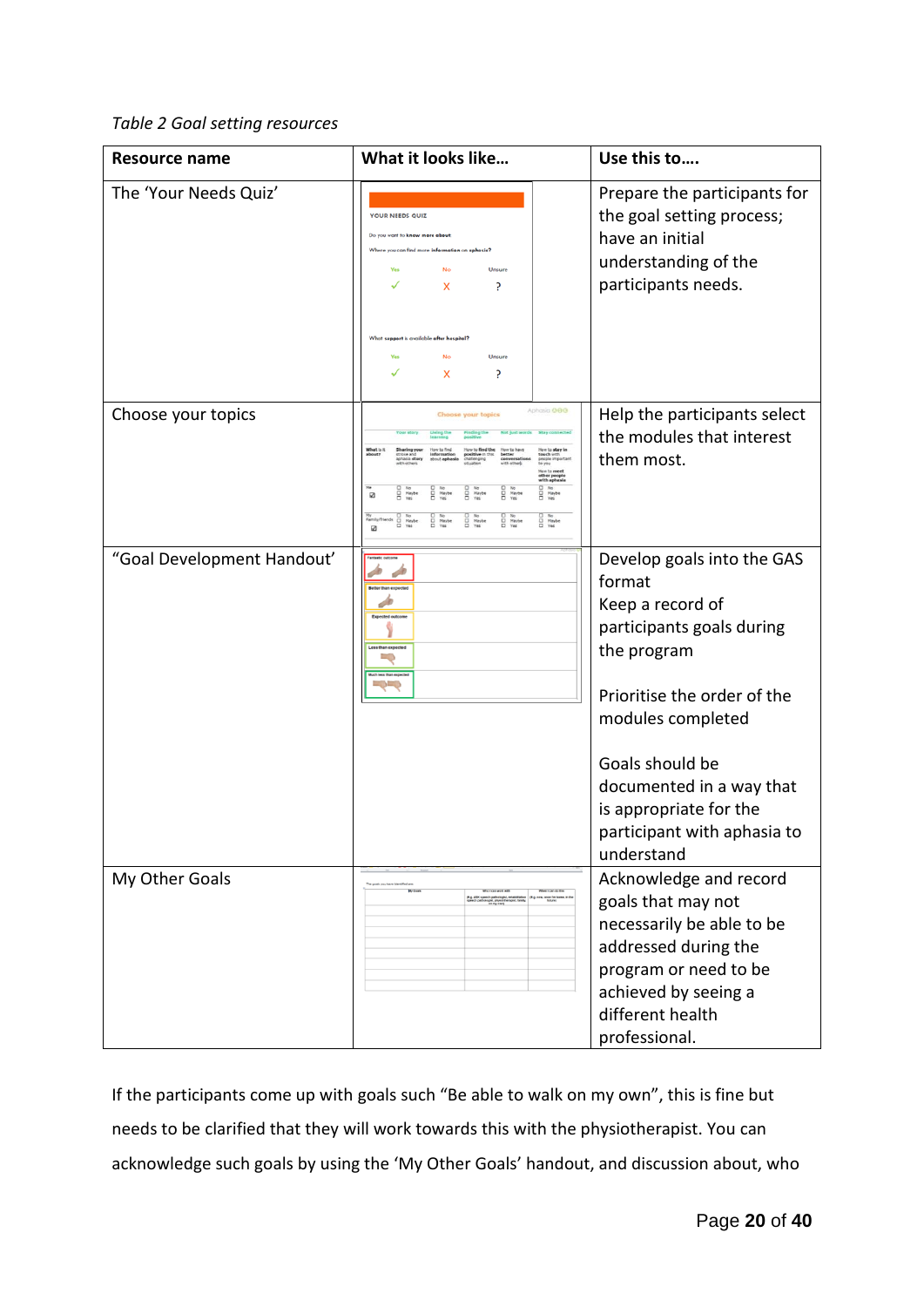they want to work on it with and when they want to work on these goals. Encourage the participants to show the 'My Other Goals' handout to their other appropriate rehabilitation clinicians. The "My Other Goals" process is optional and is designed to help distinguish the goals appropriate for the ASK program from other rehabilitation goals the participants may have.

The goals that are appropriate for the ASK program are written down on the 'Goal Development Handout'. *Goals should be generated for both the person with aphasia and their family/friends. Some goals may be applicable to both the person with aphasia and their family and thus are shared goals; others might simply relate to one party.* Goals that are chosen may be activities or strategies the participants might be doing already but would perhaps like to increase how regularly they are doing it. Examples goals that were generated from participants during the pilot study included:

- To learn what aphasia is.
- To learn ways to stay positive.
- To develop/use strategies to communicate better/improve interactions with others.
- To find appropriate information about aphasia and support groups (online resources).
- To learn how to participate in aphasia research.
- To find out information about support available once home (including speech therapy).
- To learn about how to stay positive.
- To learn about how to stay connected with friends and colleagues.
- To learn more about aphasia recovery "timelines".
- To learn/use strategies to cope when feeling low.
- To learn/use strategies to manage fatigue/stress (family member goal).
- How to improve my communication/interactions with my young children.
- To be able to explain what aphasia is to my children.
- To access relevant information about returning to work.
- To learn strategies to improve confidence to interact/communicate with friends.
- To develop a realistic view of recovery and what is means for my life and work.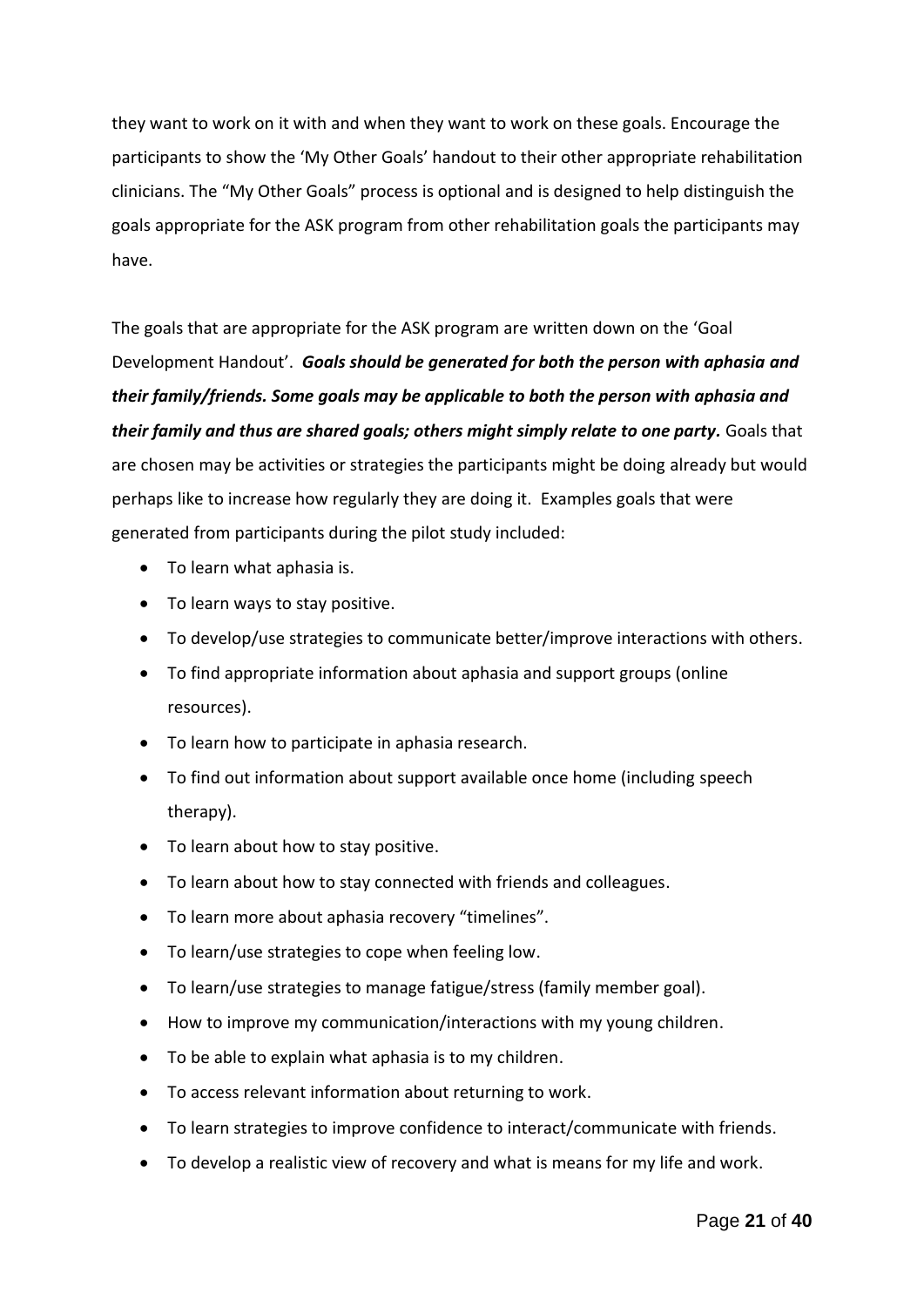• To identify a support person to help if needed when return home (family member goal).

When developing goals it is important to:

Think about whether this goal forming process has been **S**hared:

- $\checkmark$  Have the participants been able to prepare for the session?
- $\checkmark$  Have families and significant others been involved?
- $\checkmark$  Has the information been presented in way that is understood?
- $\checkmark$  Is the information relevant?
- $\checkmark$  Is the working relationship a trusting and collaborative one?
- $\checkmark$  Have all participants understood the purpose of goal setting?

Think about whether these goals can be **M**onitored:

- $\checkmark$  Have the goals been written in a way that allows for continuous evaluation?
- $\checkmark$  Have the goals been written in a way that allows for small changes to be measured?
- $\checkmark$  Can these goals be used to regularly discuss improvements or lack of improvements?

Think about whether these goals are **A**ccessible:

- $\checkmark$  Are they written in an aphasia-friendly format?
- $\checkmark$  Does extra time or support need to be provided to allow the participants to understand?
- $\checkmark$  Do the participants understand that they can add to their goals if they think of new ones

Think about whether the goal setting process has been **T**ransparent:

- $\checkmark$  Are the participants clear about which goals can be achieved through the Aphasia ASK Program?
- $\checkmark$  Has a clear link be established between the goals the participants selected and how these goals can be achieved?
- $\checkmark$  Have the participants been able to influence what they will learn about during the Aphasia ASK Program based on their current needs and goals?

Think about whether the participants are aware that this process is **E**volving:

- $\checkmark$  Are the participants aware that they can revisit and revise the goals?
- $\checkmark$  Are the participants aware that they can change which modules they would like to do during the Aphasia ASK Program if they like?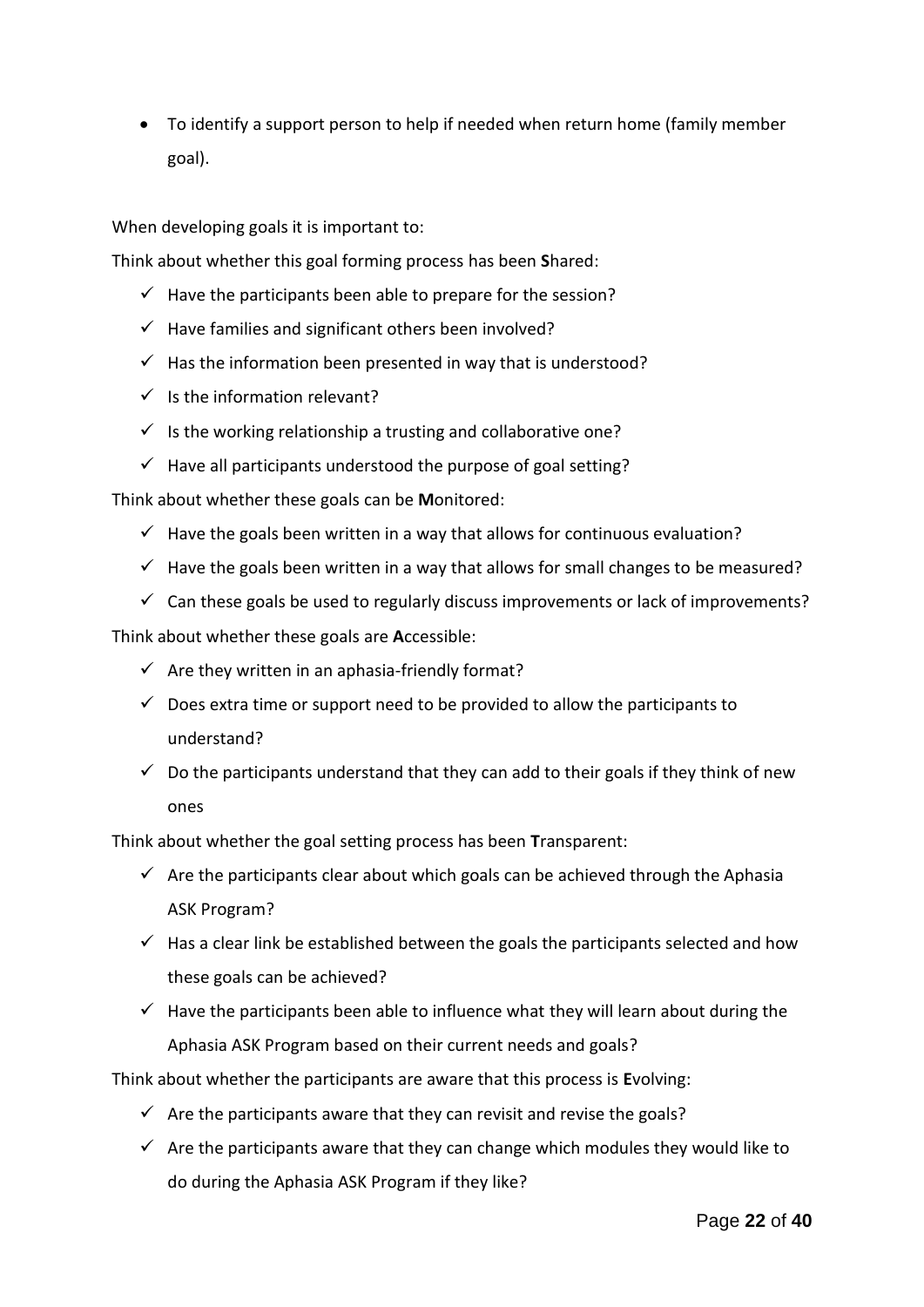Think about whether the goal setting process has been **R**elationship-centred:

- $\checkmark$  Have the goals been client-centred?
- $\checkmark$  Has rapport and trust been developed between the participants and speech pathologist?

The identified goals are then prioritised as to their level of importance and written in a GAS format. There is space provided for 5 goals. A participant can do more or less depending on what is achievable for them. Encourage the participants to add to their goals as they think of new ones. Examples of goals and how they might be put into the GAS format are provided in figure 2 and figure 3. It is acknowledged that sometimes the goal setting process may be more difficult with some participants than others. Often participants report that they don't know what to expect. In the early stages of recovery, and where clients are unfamiliar with their goal needs, therapists may need to lead the goals that are chosen for the ASK program. However, goals should always be relevant to individual needs and based on the priorities of the participants. People with aphasia and their families may need to hear the importance of setting goals several times and at several stages in recovery before they are able to identify with the goal setting process. Goals can be revisited throughout the duration of the Aphasia ASK program. A reason it may be difficult to complete goal setting is that the participants may feel that it would not be useful to set or write goals down. It is important to reiterate that having goals recorded will be helpful for everyone to make sure you stay on track and once finished identify what you have achieved. It might be helpful to discuss what other people with aphasia and their families have said about goals. Many people are surprised about how valuable the goal setting component was once the program is concluded. Comments made by family members from the pilot ASK trial about goal setting included:

*'I think it was good to have the goals and concentrate on those goals as you went through. I think without them we'd be at a loss, so it was good because we had the conversations with people and up top and – what was next?.. No. I would think it was quick and they – the conversations we had about each of the goals was important and relevant."*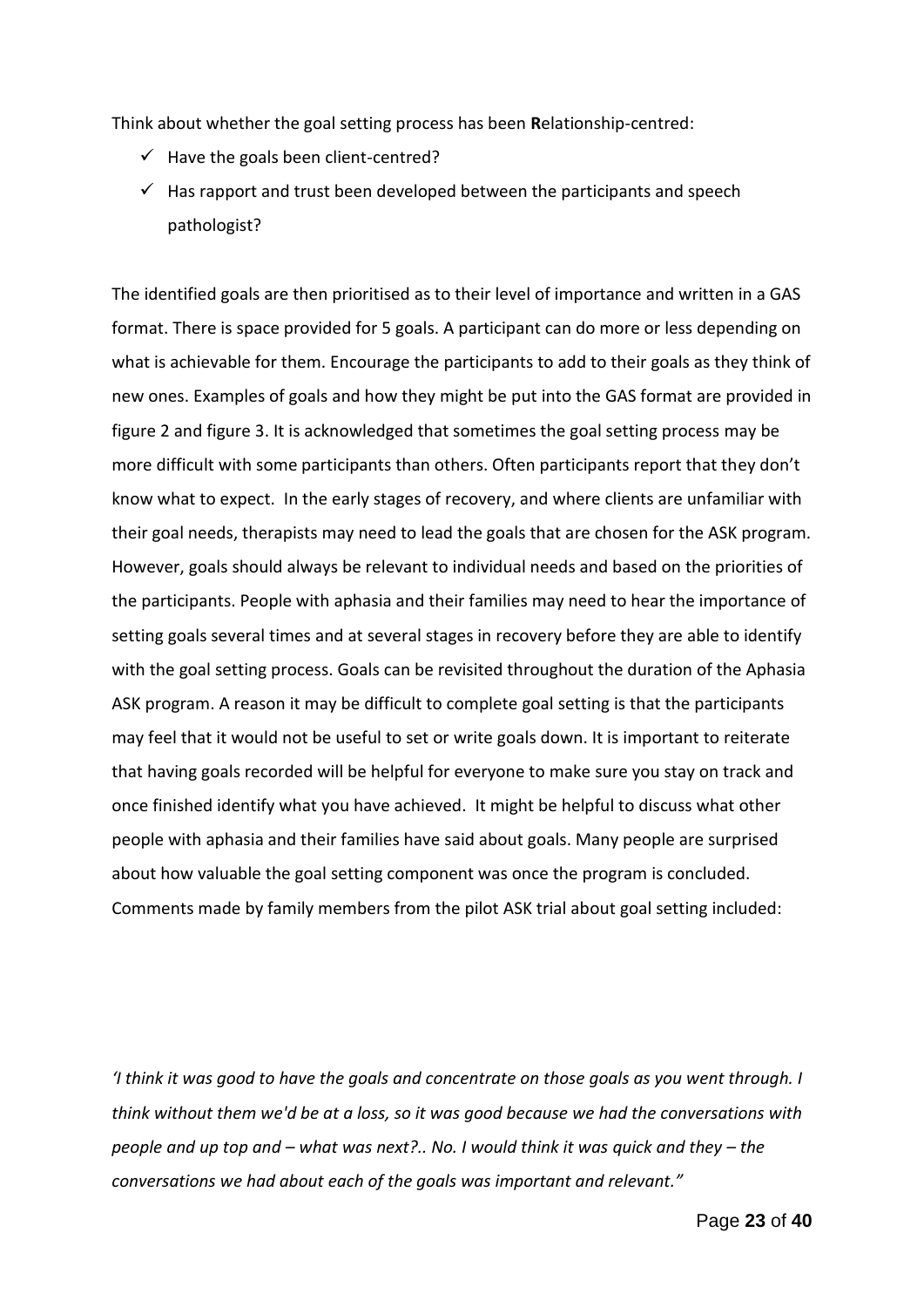*"The goals are excellent…at the beginning it seemed a bit stupid to us, but when you get to the final one and you actually compare where you are now to the goals and things that you set and where you thought you would be, that was very beneficial because you actually understand better the advances that you did make."* 



**Goals should be documented in a way that is appropriate for the participant with aphasia to understand. Keep a photocopy of the written goals to revisit during the summing up module.**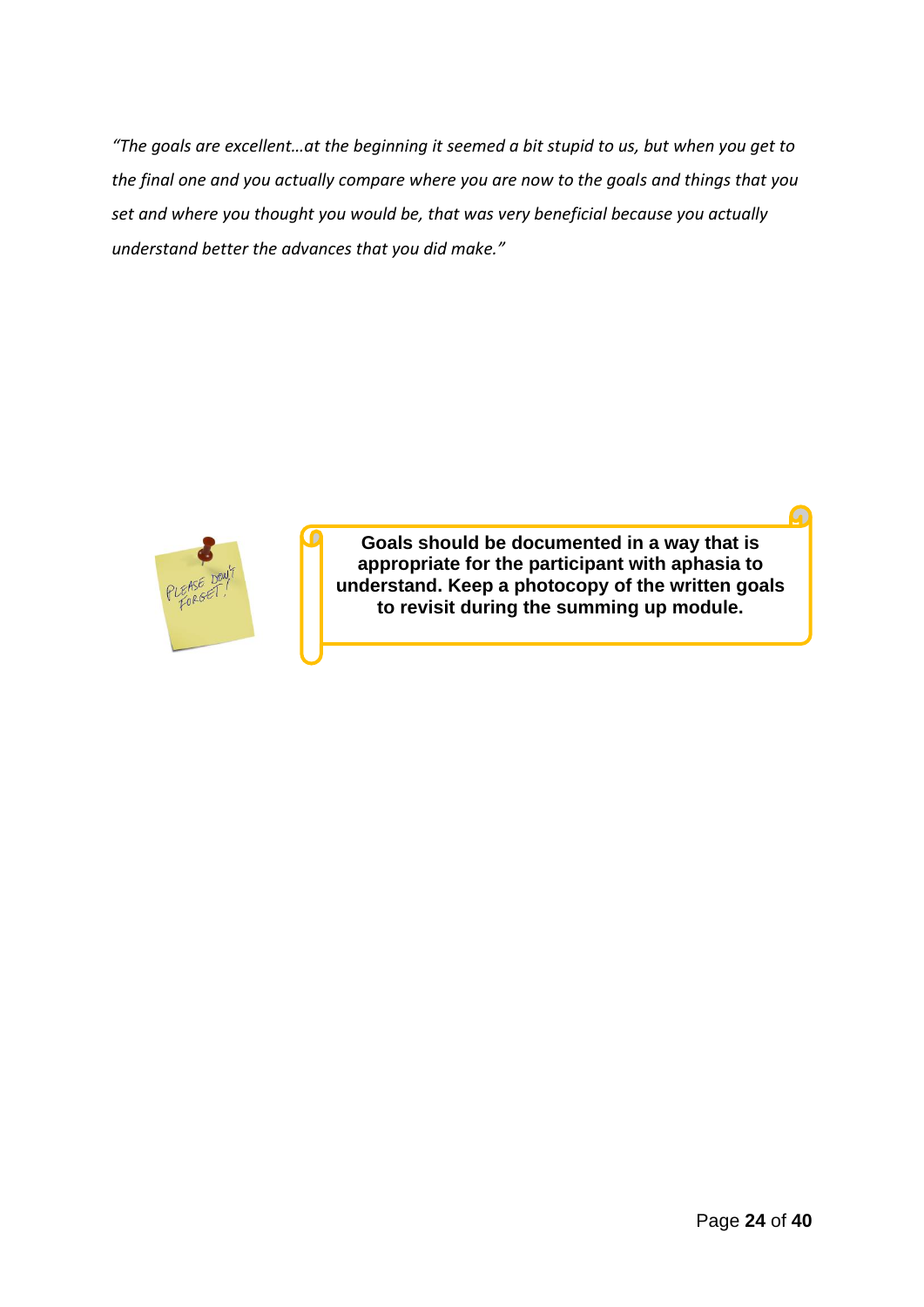**Figure 1 Example Goal breakdown: "Learn ways to stay positive"**

|                             | Aphasia <b>A66</b>                                                                                                              |
|-----------------------------|---------------------------------------------------------------------------------------------------------------------------------|
| <b>Fantastic outcome</b>    | I will have used two staying positive strategy by the<br>completion of the ASK intervention.                                    |
| <b>Better than expected</b> | I will have used one staying positive strategy<br>strategy by the completion of the ASK<br>intervention.                        |
| <b>Expected outcome</b>     | I will have completed the staying positive module<br>and identified one strategy I would like to<br>implement to stay positive. |
| <b>Less than expected</b>   | I can't identify a strategy to help me stay positive.                                                                           |
| Much less than expected     | I can't identify a strategy to help me stay positive<br>and I have started feeling low.                                         |
|                             |                                                                                                                                 |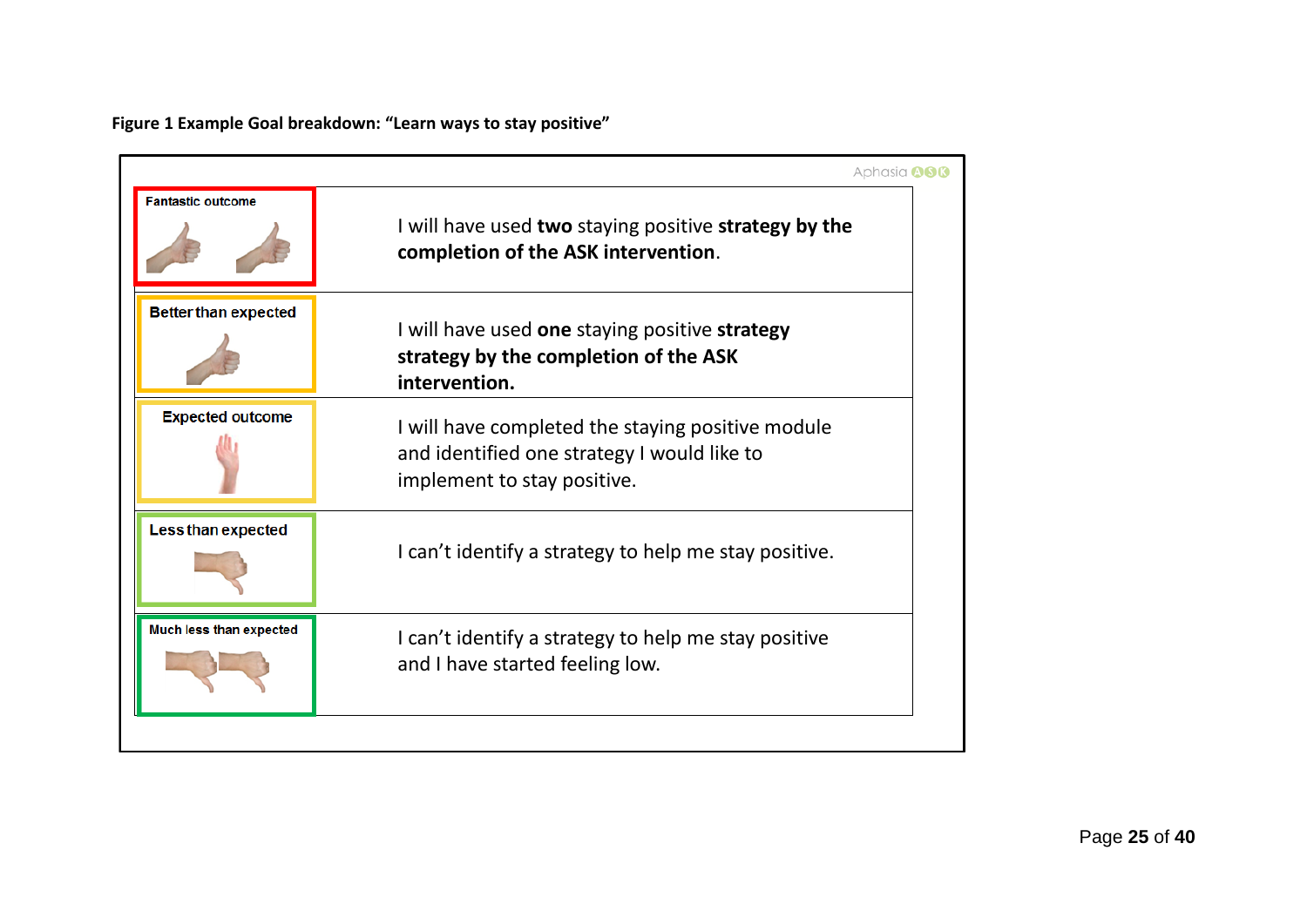|                                | Aphasia <b>A66</b>                                                                                                                   |
|--------------------------------|--------------------------------------------------------------------------------------------------------------------------------------|
| <b>Fantastic outcome</b>       | I will have attended a stroke/aphasia group on a<br>regular weekly basis when I returned home from<br>hospital.                      |
| <b>Better than expected</b>    | I will have attended a stroke/aphasia group on a<br>regular <b>monthly</b> basis when I returned home from<br>hospital.              |
| <b>Expected outcome</b>        | I will have completed the staying connected module<br>and attended one aphasia group session when I<br>returned home from hospital.  |
| <b>Less than expected</b>      | I do not attend a stroke/aphasia group session after<br>I left hospital but still understand connecting with<br>others is important. |
| <b>Much less than expected</b> | I do not attend a stroke/aphasia group session after<br>I left hospital and have started to feel low.                                |
|                                |                                                                                                                                      |

**Figure 2. Example Goal breakdown: "Meet other people with aphasia"**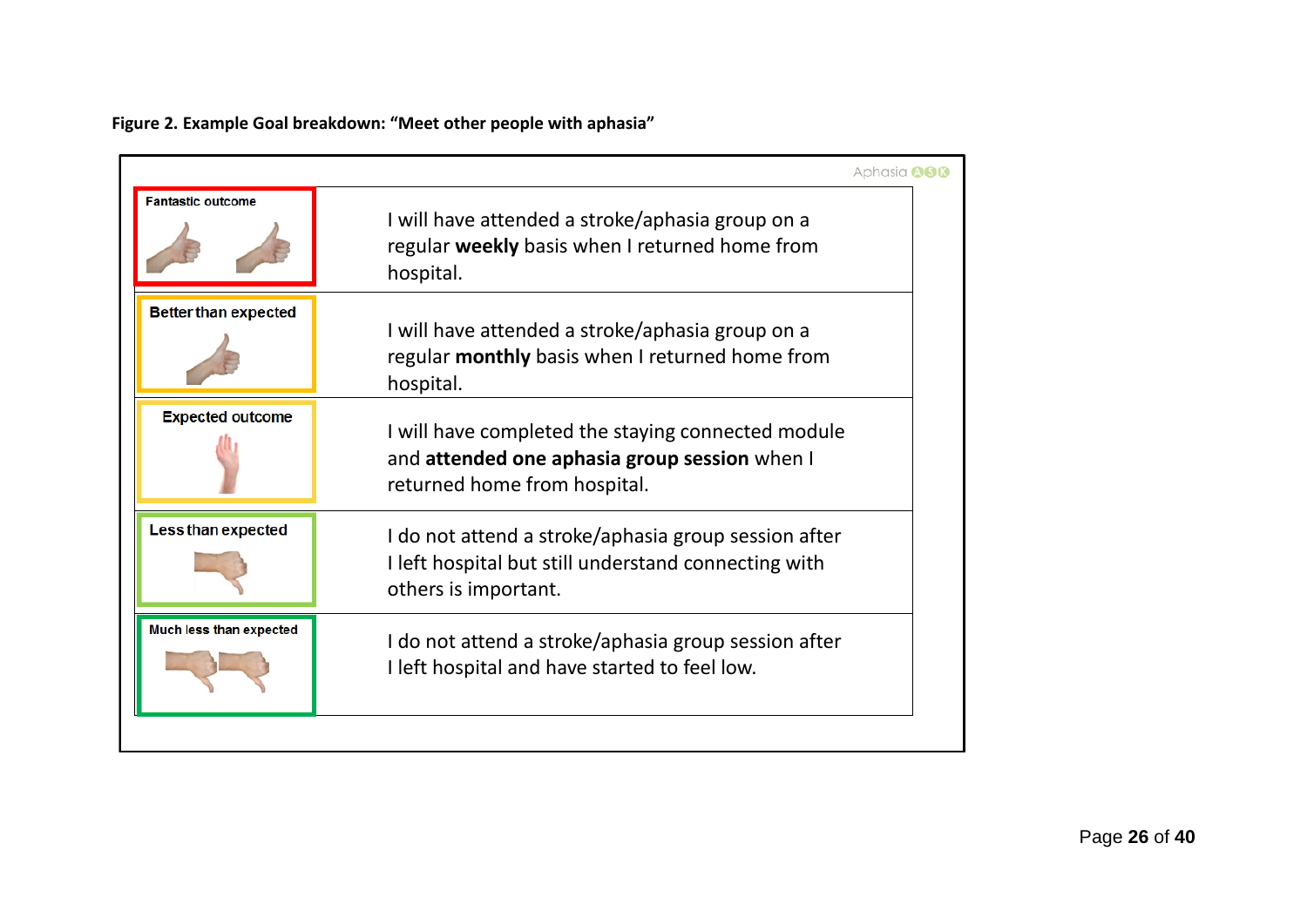## <span id="page-26-0"></span>**Living the Learning**

The objective of the living the learning module is to increase the participants knowledge of aphasia/stroke information and where to access more information if needed. Providing health information has been shown to improve patient and carer knowledge, satisfaction and reduce the occurrence of depression. Providing information in ways that patients and their families are actively involved has the greatest impact on mood (smith et al 2008). This module allows participants to select topics that they are interested in learning more about. It is important to also brainstorm other topics relevant to the participants that they may wish to have more information about and write them down in the space provided. This module also considers different information provision options (e.g., factsheets, meeting other people, watching DVD). Discuss the options with all the participants and see which form/s they prefer to receive information in. Discuss the feasibility of meeting another person with aphasia or their family member within your health setting. **The Aphasia and YOU DVD the "Australian Aphasia Guide" have been included in the program to provide to the participants.** The DVD links are also available on YouTube and the link for this is provided in the Aphasia Resource section of this booklet. You may wish to also provide the participants with the aphasia friendly 'AAA Video Handout' to accompany the video and assist with understanding. **It is important to give the participants opportunity to watch the DVD over the course of the intervention and discuss what they have learnt and whether they have any questions.** 

This module also contains a list of stroke, aphasia, rehabilitation and family and caregiver resources. This list is by no means exhaustive. Additional Health fact sheets usually provided by your facility and those published by the National Stroke Foundation information may be needed to support the participants learning about stroke and aphasia. Also, some liaising with the research team may be needed if the participant's questions are outside of your scope of practice.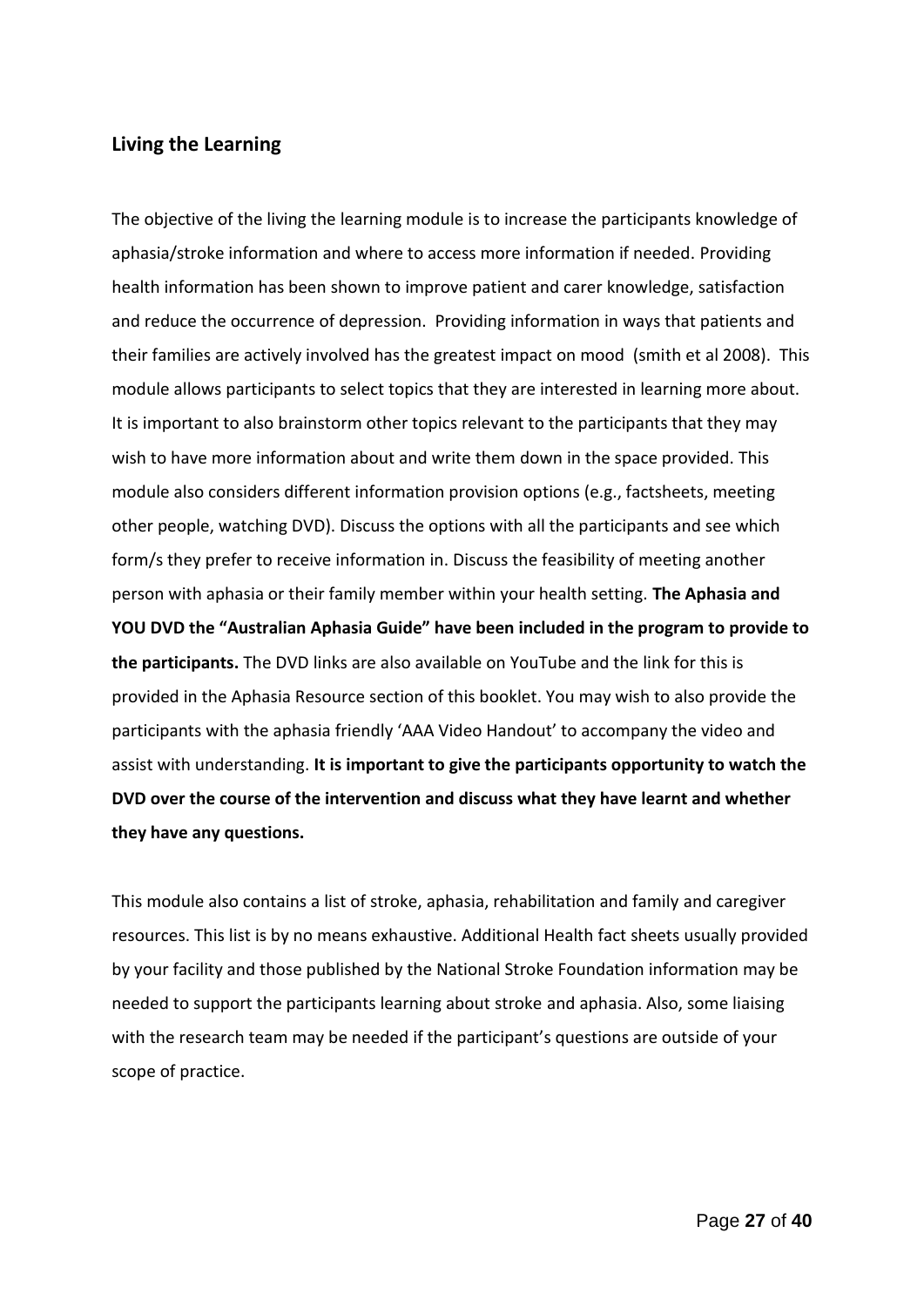| <b>Topic selection</b>   | <b>Potential Resources</b>                                                                                          |
|--------------------------|---------------------------------------------------------------------------------------------------------------------|
| What is stroke?          | <b>Australian Aphasia Guide</b>                                                                                     |
|                          | http://strokefoundation.com.au/what-is-a-stroke/types-of-stroke/                                                    |
| <b>Causes of stroke</b>  | <b>Australian Aphasia Guide</b>                                                                                     |
| <b>Stroke recovery</b>   | <b>NSF Fact Sheet</b>                                                                                               |
|                          | https://enableme.org.au/resources/rehabilitation                                                                    |
| What is aphasia          | "About Aphasia" Video Set-                                                                                          |
|                          | 'Living with aphasia' - a guide for carers- Sir Charles Gardiner Hospital                                           |
| <b>Causes of aphasia</b> | 'Living with aphasia' - a guide for carers- Sir Charles Gardiner Hospital                                           |
| Aphasia recovery         | About Aphasia" Video Set-                                                                                           |
|                          | <b>Australian Aphasia Guide</b>                                                                                     |
|                          | <b>NSF Fact sheet - Communication after stroke</b>                                                                  |
|                          | Australian Aphasia Rehabilitation Pathway http://www.aphasiapathway.com.au/?name=0-Pathway-Overview                 |
| <b>Approaches to</b>     | <b>Aphasia Rehabilitation Best Practice Statements 2014</b>                                                         |
| aphasia therapy          | http://www.aphasiapathway.com.au/?name=About-the-statements                                                         |
| How to keep              | Better Conversations with Aphasia website is a free e-learning resource. "PWA and their families will find out what |
| improving after          | conversation therapy is, what other PWA think of it, and be able to reflect on whether it is right for them."       |
|                          | Therapy apps relevant to the person with aphasia                                                                    |
| therapy ends             | <b>AAA- Aphasia coffee groups</b>                                                                                   |
|                          | QLD STEPS program http://www.health.qld.gov.au/abios/steps/documents/what_is_steps/steps_brochure.pdf               |
| <b>Driving after</b>     | <b>NSF Fact Sheet- Driving after stroke</b>                                                                         |
| stroke                   | NSF website: http://strokefoundation.com.au/afterstroke/stroke-rehab-recovery/stroke-recovery/driving-after-        |
|                          | stroke/                                                                                                             |
| Work after stroke        | NSF Fact sheet - Returning to work after stroke                                                                     |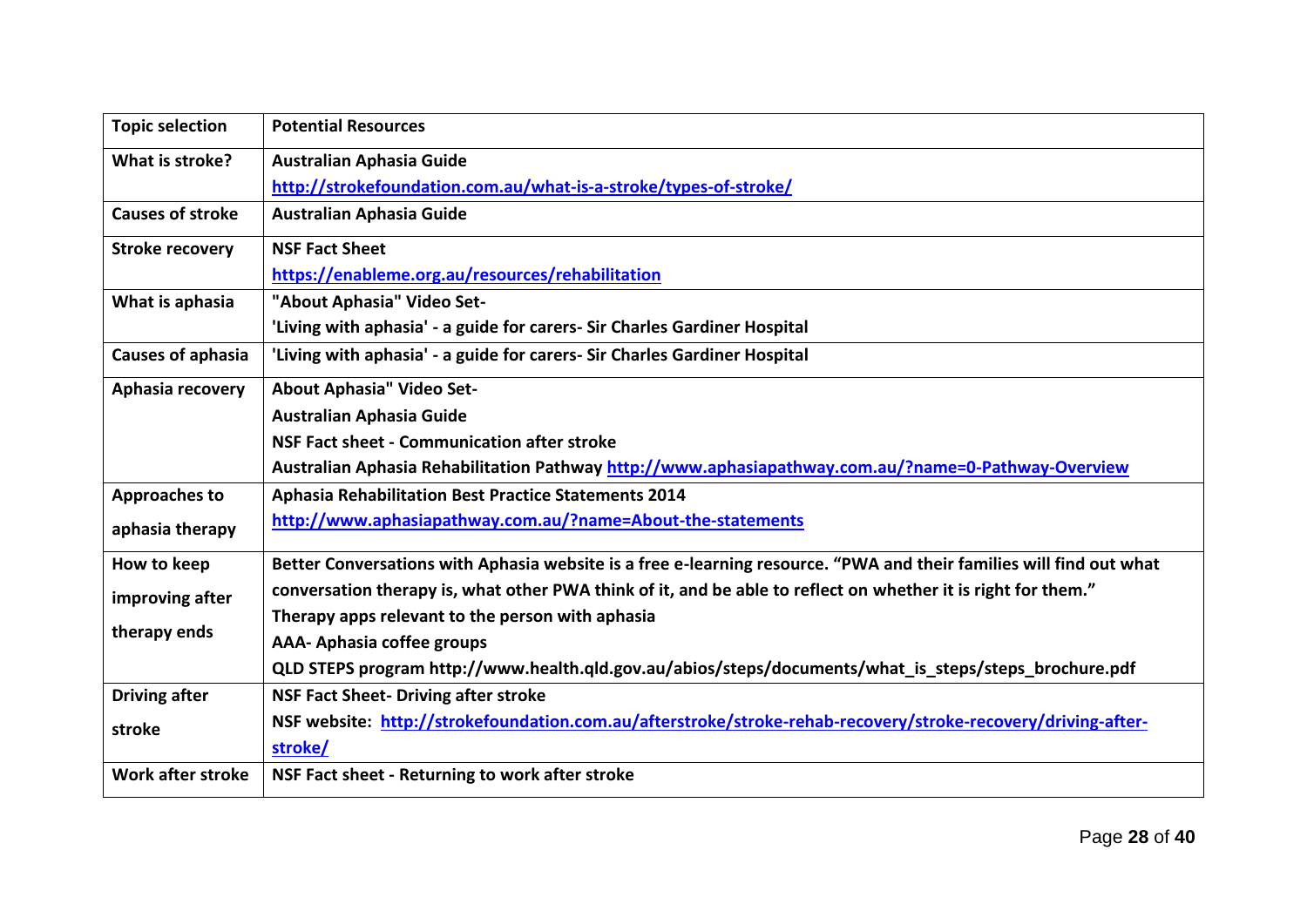|                           | How to volunteer - A guide for people with aphasia - Advice, tips and guidance for people with aphasia who would like |
|---------------------------|-----------------------------------------------------------------------------------------------------------------------|
|                           | to volunteer Connect Press (2007)                                                                                     |
| <b>Support groups</b>     | AAA-Aphasia coffee groups                                                                                             |
|                           | <b>NSF stroke groups</b>                                                                                              |
|                           | https://enableme.org.au/about-enableme                                                                                |
|                           | http://strokefoundation.com.au/afterstroke/get-help/state-stroke-associations/                                        |
| <b>Carer services and</b> | About Aphasia" Video Set Aphasia- a guide for spouses and older children                                              |
| information               | 'Living with aphasia' - a guide for carers- Sir Charles Gardiner Hospital                                             |
|                           | https://enableme.org.au/resources                                                                                     |
| <b>Depression after</b>   | <b>NSF- Depression after stroke DVD</b>                                                                               |
| stroke                    | NSF Fact sheet - Depression after stroke                                                                              |
|                           | NSF Fact sheet - Emotional and personality changes after stroke                                                       |
| <b>Information for</b>    | NSF Fact sheet - Supporting children after a family member's stroke                                                   |
| children                  | About Aphasia" Video Set Aphasia-.                                                                                    |
|                           | The treasure hunt Video https://www.youtube.com/watch?v=3qZmO1iKASg                                                   |
|                           | https://kidstrokemotion.wordpress.com/                                                                                |
| <b>Information for</b>    | Talking about friends booklet-talkback association.                                                                   |
| friends                   |                                                                                                                       |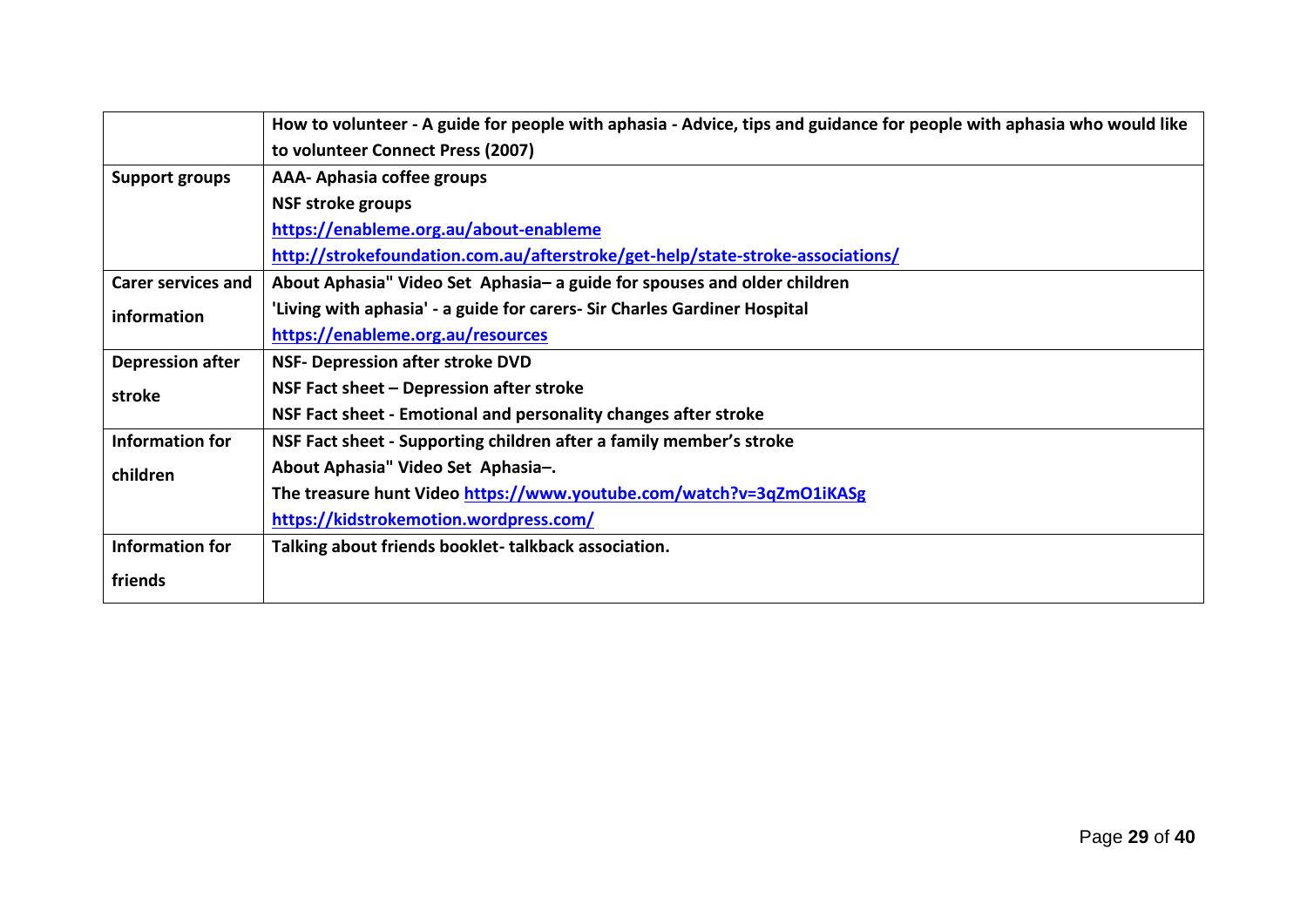#### <span id="page-29-0"></span>**Not Just Words**

The aim of this module is to talk about what makes a good conversation and specific strategies that can help both people with aphasia and their family members communicate better. It might be good to remind participants, that as social people, we often accompany our interactions with a number of non-verbal and verbal additions to enhance our conversations (e.g. maintain eye contact, use humour, ensure understanding etc). Communication involves much more than words. In one way or another, people are always communicating. The different strategies each communication partner uses will vary. It is important to reiterate that communication can be adjusted to accommodate the language skills of the person with aphasia and family and friends are important supports. The person with aphasia and their family and friends should be encouraged to use a variety of modalities (drawing, pictures, music, photos, gesture, words) to assist in comprehension of tasks and expression of views. It is important for partners to be aware that aphasia can be variable. A person with aphasia may need different levels of support at different times of the day and in different situations.

The strategies provided in this module are based on Aura Kagan's work at the Aphasia Institute in Canada. The institute offers a specialised training program called Supported Conversation for Adults with Aphasia (SCA™).

#### For more information see:

*Kagan, A. (1998). Supported conversation for adults with aphasia: methods and resources for training conversation partners. Aphasiology, 12(9), 816-830*

*Simmons-mackie, N. (1998). In support of supported conversation for adults with aphasia. Aphasiology, 12(9), 831-838*

Work through the strategies of SCA and determine those that may be appropriate for each person to use. Currently, little is known about the impact of partner training on persons with acute aphasia. Interventions such as this are therefore an important contribution to the literature gap (Simmons-Mackie et al, 2010). However, research on chronic aphasia has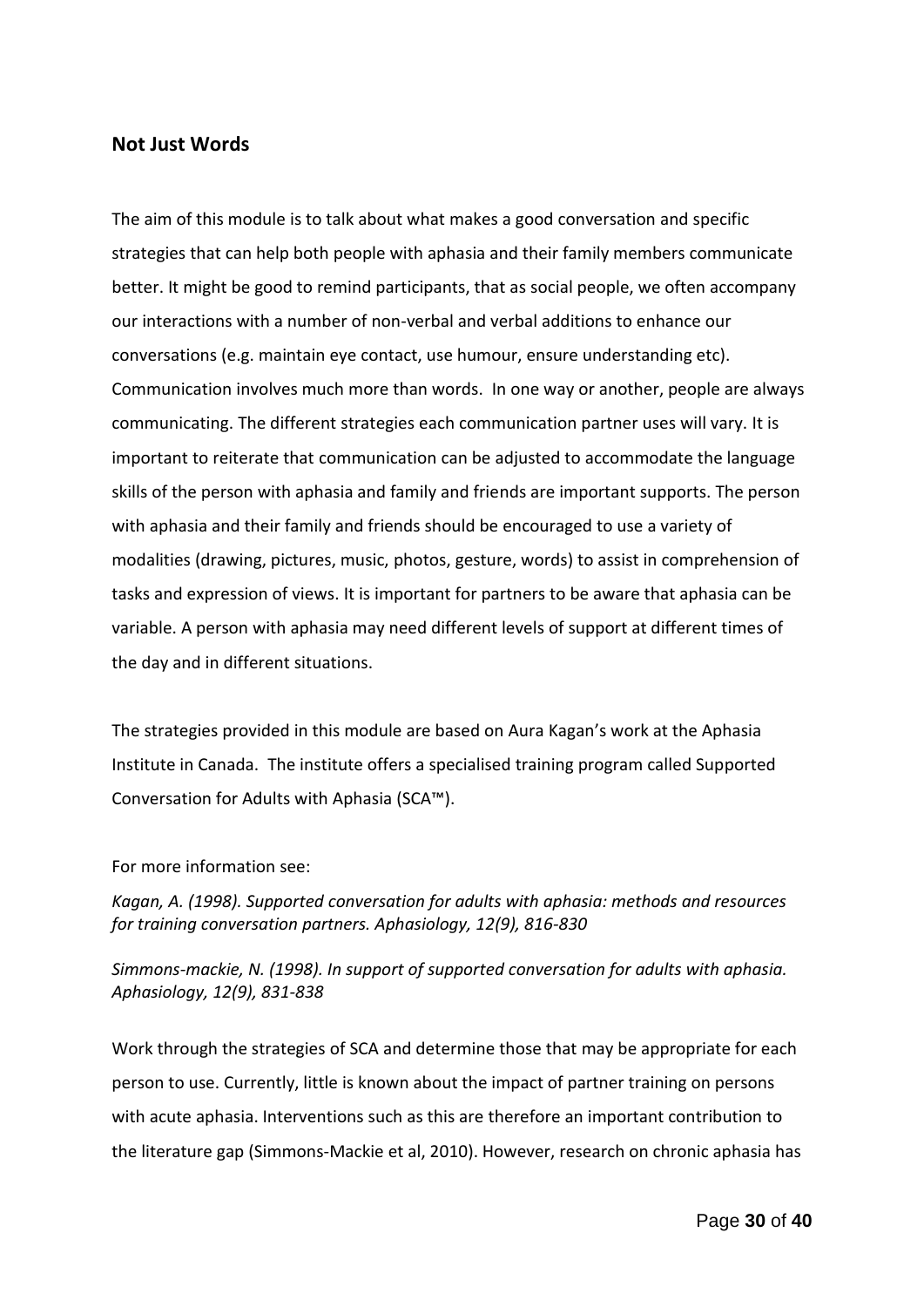concluded that communication partner training (either with the communication partner alone or with both the person with aphasia and their partner) has positive outcomes for communication. Furthermore, while interventions may often include elements of counselling and education it is the direct training of partners that has the highest level of evidence to date. Direct interventions often include therapeutic feedback on interactions between people with aphasia and their partners (Simmons-Mackie et al, 2010). The practice scenarios in the module should be completed so that the person with aphasia and their partner are given direct feedback regarding their interactions and how things may be improved.

### <span id="page-30-0"></span>**Staying Connected**

This module allows the participants to identify the key supports they have. Both participants with aphasia and their family are also encouraged to reflect upon the support systems they have around them. The theme of support is a key component of living successfully with aphasia. The important role of support has been consistently highlighted in studies of people with chronic aphasia (Brown, et al., 2010; Cruice, Worrall, & Hickson, 2006; Hinckley, 2006; Holland, 2006) with the value of practical support, emotional support, and social companionship being emphasised (Brown, et al., 2010). This module also allows the participants to create a visualisation of their friendship networks. Whether a person wants to tell their friends about their stroke and aphasia and how and when they wish to do this is entirely individual. Discussing how they would or wouldn't like this to occur allows an opportunity for the person with aphasia's wishes to be known and respected. This module provides an opportunity for the person with aphasia to express how they would like their friends to communicate with them. You may like to photocopy their responses so they can put their ideas in a place where their friends can see when they come and visit. Whether someone wishes to also meet other people with aphasia is also individual and is explored in this module.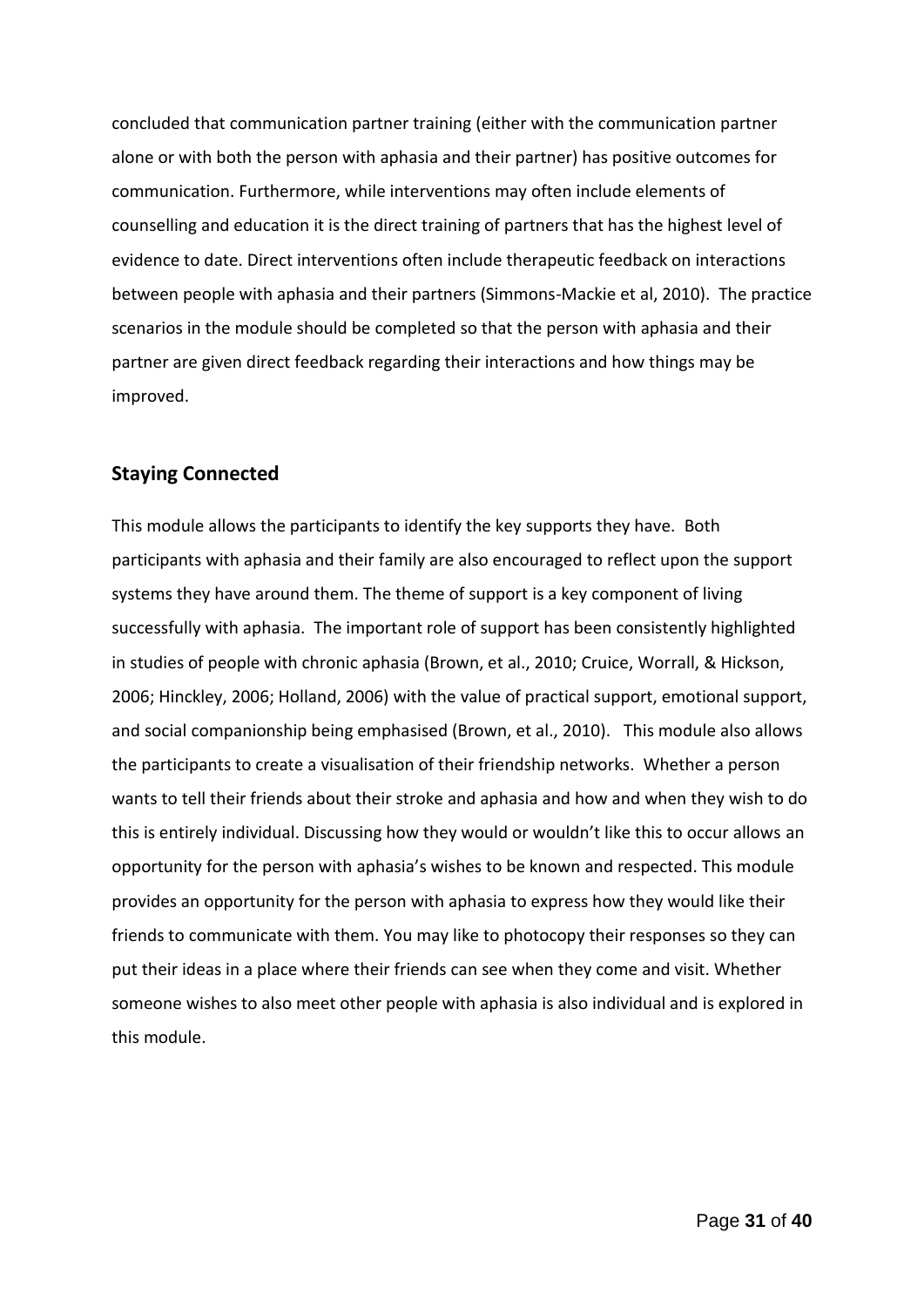## <span id="page-31-0"></span>**Your Story**

Reflection and storytelling helps to create meaning and structure during times of change. Aphasia can impact on people's lives in different ways. Common understanding of a person's experience is an important part of building their identity. The purpose of this module is for participant and their family member to share their experiences of having stroke and aphasia. While questions to help prompt this module are provided, they can be adapted to suit individual needs. It is important for all participants are able to share their account of their story (wether facts recalled are correct or not). In the pilot Aphasia ASK trial simply having time set aside to talk about things as a family was seen as valuable. One participant commented:

*Even just things like the session where (we) got to talk about his - we both talked about our story. I thought that was one of the really great sessions because a couple of – the first days "L" was quite blurry on what actually happened to him, so just actually being able to go through the story of what actually happened to him and work through that.*

For some people with aphasia their experience may be overwhelming negative and it may be a difficult task to share their experiences so far. This module therefore also includes a task to allow participants to identify their strengths. It is optional task that may be completed if time permits. This task is based on the work of Dr. Audrey Holland and "Positive Psychology and Aphasia Treatment". The purpose of this task is to explore with the participant and their family how they may capitalise on their "strengths" and rather than focusing on "weaknesses".

## <span id="page-31-1"></span>**Finding the positive**

After stroke and aphasia participants are likely to have feelings of loss, sadness and negativity. To experience these feelings are natural and often necessary. It is important to acknowledge that aphasia can have a large impact on everyone. The aim of this therefore is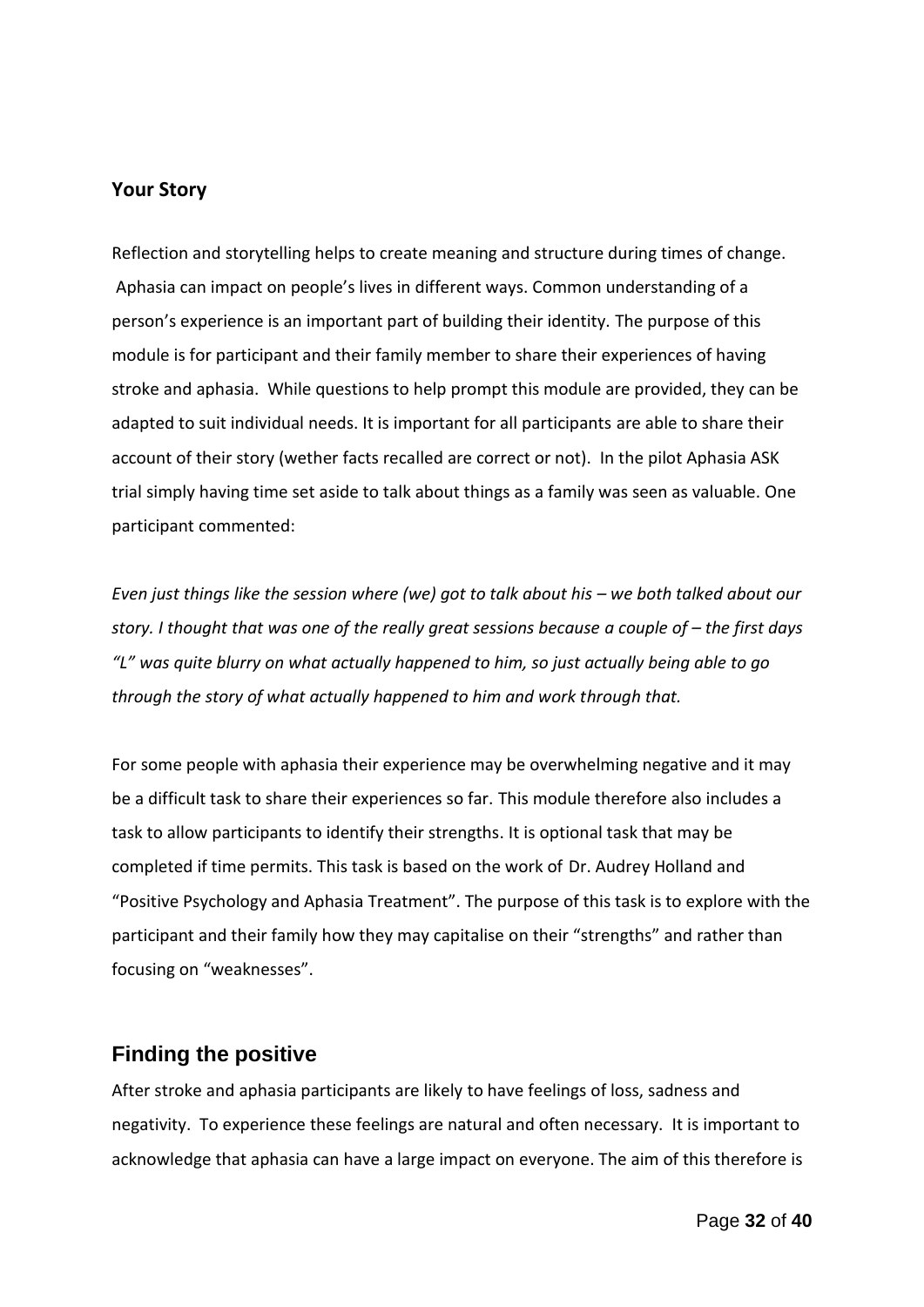to acknowledge the emotional needs of each participant (e.g. grief, frustration) and explore that depression is common after stroke and aphasia. However, this module also highlights that it is important to remember that the positives are also there. Hence, one very important aspect of recovery for participants, family and friends is to find these positives and to share in them together. This module includes a number of activities to help to do this including an assessment of coping, a good thing happened, keeping track of progress and planned activities.

#### **Assessment of coping**

There are many different ways of coping with a difficult experience. It is important to be aware of which strategies the participants with aphasia and their families are using. Assessment of coping can help to identify participants that are using less adaptive coping strategies and who may benefit from additional support. The coping strategies mentioned in the modules adapted from the 'Brief COPE' (Carver, 1999) and are presented as "positive and negative strategies". Whilst in this context we are using the coping strategies to facilitate discussion rather than for an assessment, it is important to be mindful of which strategies the participants are using. McGurk, Kneebone and Pit ten Cate (2011) report that increased depressive symptoms are seen in carers that primarily use avoidant styles of coping. It therefore may be beneficial at this point to address any concerns about where extra support can be access in the future should it be needed.

#### **A good thing happened**

The purpose of this activity is to provide practice in taking responsibility for the good things that happen in life, not just the bad. For this activity, you may wish to provide a personal example of something good that happened in your week and describe how you brought it about. This activity has been evaluated by Seligman (in Evans, 2011). For example, "This week I really enjoyed catching up with an old friend for coffee. We spoke about memories of when we travelled together. In order to bring this about, I organised a time with her and bought her a coffee". Your example will then lead into asking the participants for one good thing that has happened in their week. The study showed that participants that wrote down three good things that went well each day for a week were happier at 1 month, 3 months and 6 months post the intervention (Evans, 2011).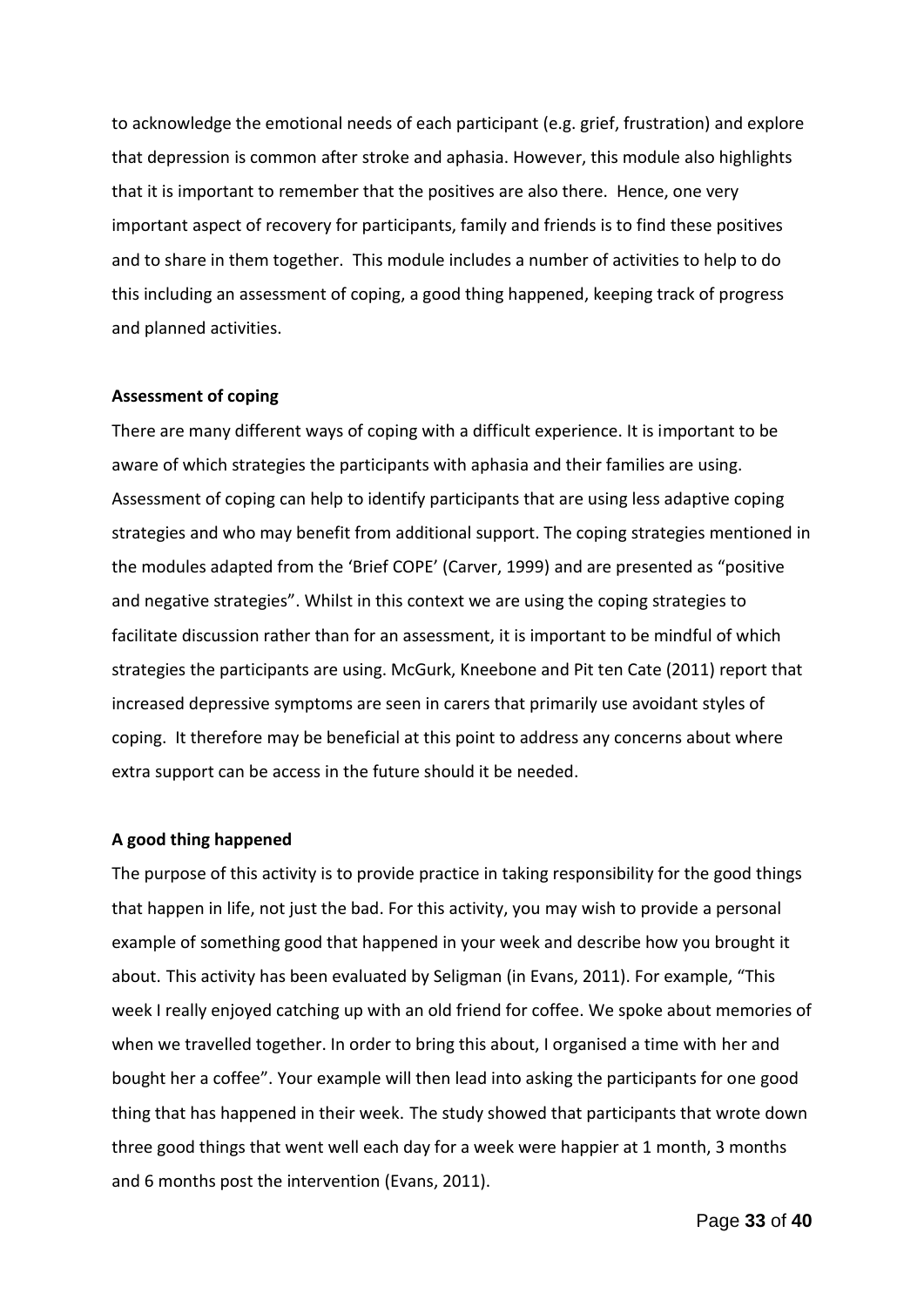#### **Keeping track of progress**

In the early stages post stroke, is recommended that wherever possible, the therapist illustrates spontaneous recovery to the person with aphasia and their family (Holland, 2007). This can be done in a meaningful way by taking notes of daily changes and drawing attention to them. This allows you to emphasize what the person with aphasia can still do and capitalize on their communication strengths. Furthermore, it provides opportunities to celebrate in their success. Results from Brown et al.'s (2012) study of living successfully with aphasia emphasised how the acknowledgement of improvements early during recovery as well as repeatedly across time provided people with aphasia hope; facilitated selfconfidence; and provided positive reinforcement for continued achievement. Furthermore, a key finding from Grohn 2014 et al's study was that participants often described perceived or desired improvement in the context of activities they valued, for example, conversing with family and friends, using the telephone, writing and reading emails and reading for pleasure.

#### **Planned activities**

Findings from research in living successfully with aphasia have highlighted the importance of engagement in meaningful activities. Engagement in activities provides people with aphasia a sense of ability, competency, confidence and independence. A behavioural approach (aimed at increasing participation in pleasant activities) to address low mood in people with aphasia (The Communication and Low Mood (CALM) program) has shown significant improvements in reducing depression for patients randomly allocated to the intervention of 3-18 sessions of therapy in their homes over 3 months (refs). It is important therefore to identify ways to facilitate participation in valued activities as rehabilitation and recovery progresses.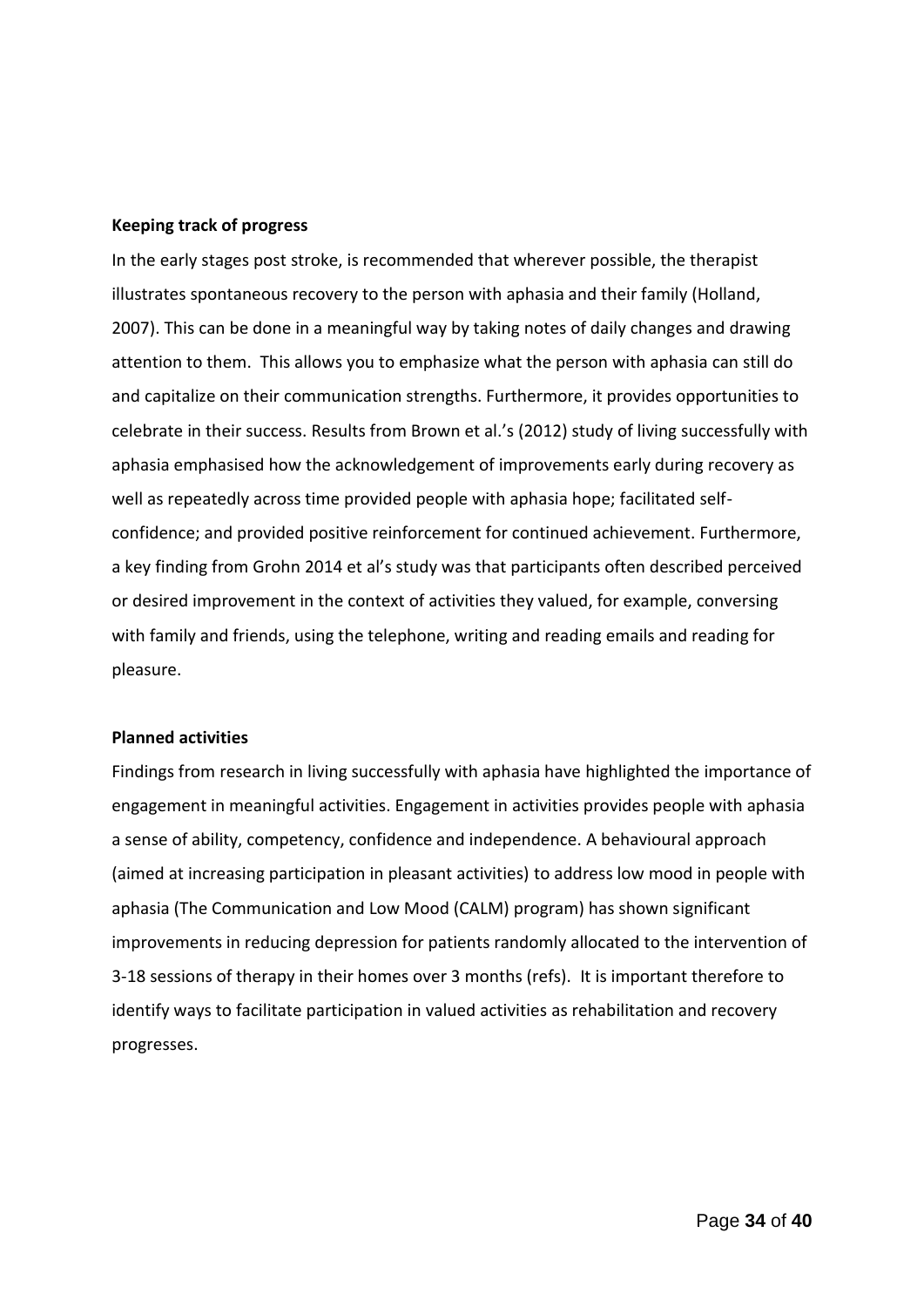## <span id="page-34-0"></span>**Summing Up**

The purpose of this module is to discuss how well the Aphasia ASK Program has been able to achieve the participants goals set at the beginning of the program. It allows an opportunity to reflect on the Aphasia ASK experience and discuss any unfilled gaps or remaining questions the participants may have. Progress towards agreed goals should be regularly discussed. Goals often change with time, as recovery occurs and as priorities change. To allow for changes in circumstances, goals should be regularly revisited and revised. (Hersh et al, 2011). As part of the 'SMARTER' goal setting process, it is critical that goal are reflected back upon and discussed with the participants. It is acknowledged that some goals have change or evolved and some skills may have been learnt that were not previously identified as goals. Start by reflecting back on the Aphasia ASK Program with the participants. Use their 'Goal Booklet' as a guide for discussion. For each goal rate on the participants GAS table where they feel they are in relation to achieving their goals. Mark these results on your own copy of their goals. This will need to be kept as a record for outcome measures. If the participants report unmet goals discuss further what they would still like to achieve. Brainstorm with the participants how this can be brought about.

It is hoped that achievable options can be presented to the participant's to assist them in continuing to work towards their goals. This may include:

- Having an extra Aphasia ASK session to work on unmet areas of interest for the participants
- Enabling the participants to continue working towards their goals with their family or friends
- Helping the participants locate resources or information that may assist in answering questions
- Encourage the completion of goals during the follow-up telephone sessions.

## <span id="page-34-1"></span>**ASK telephone follow-up**

Follow-up monthly phone calls or visits (which ever method is suitable for the participants) will be made until 12 months post stroke. The follow up calls should find out how the participants needs are going, revisit the participant goals set during the program and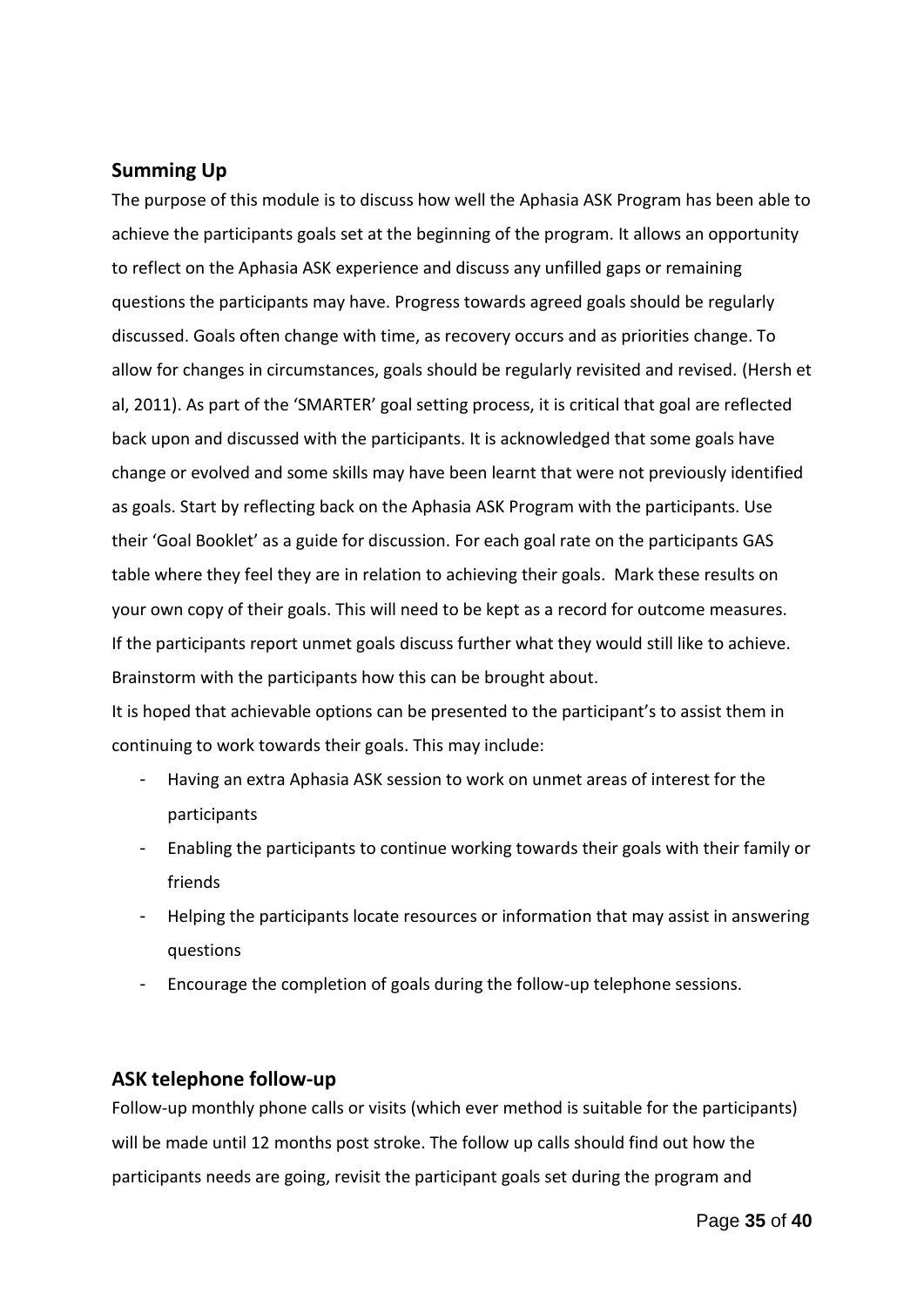provide additional information and resources where necessary. Calls should be made monthly upon completion of the face to face sessions. If there is a crisis or severe symptomology expressed during a telephone call, clinicians are able to call more than once during a month as part of their duty of care and recommendations of further support should be made as appropriate. If a person with aphasia does not have a support person and are not able to be follow-up by phone, they are able to come in for a face to face session but this needs to be documented.

#### *Follow-up Telephone Treatment (optional prompts)*

#### *Greeting and Introductions*

*Hello my name is XX from XX hospital and I'm calling about the Aphasia ASK program that you completed with me.* 

*Hello, its XX calling from XX about the Aphasia ASK program. How are you and XX going?*

*How have you and XX been since I last saw you?*

## *Overall, how would X (the person with aphasia) rate how they have been going since your last contact?*

*1 Worse than usual*

*2 The same as usual*

*3 Better than usual*

*If client feels that are not doing well, find out and address the primary area of concern 'I'm sorry to hear that you haven't been doing so well. What are you having the most problems with?"* 

*Why do you think you are having trouble?*

*"Have you been using any skills you learned in the ASK aphasia program to help you out?"*

*What strategies have you been using the most?*

*"Do you feel like you need more support or information?"*

*"What do you feel you need to work on the most to help?* 

*Revisiting Goals that have been set* 

*I'm calling to check on the goals that we set at the end of the end of last face to face session*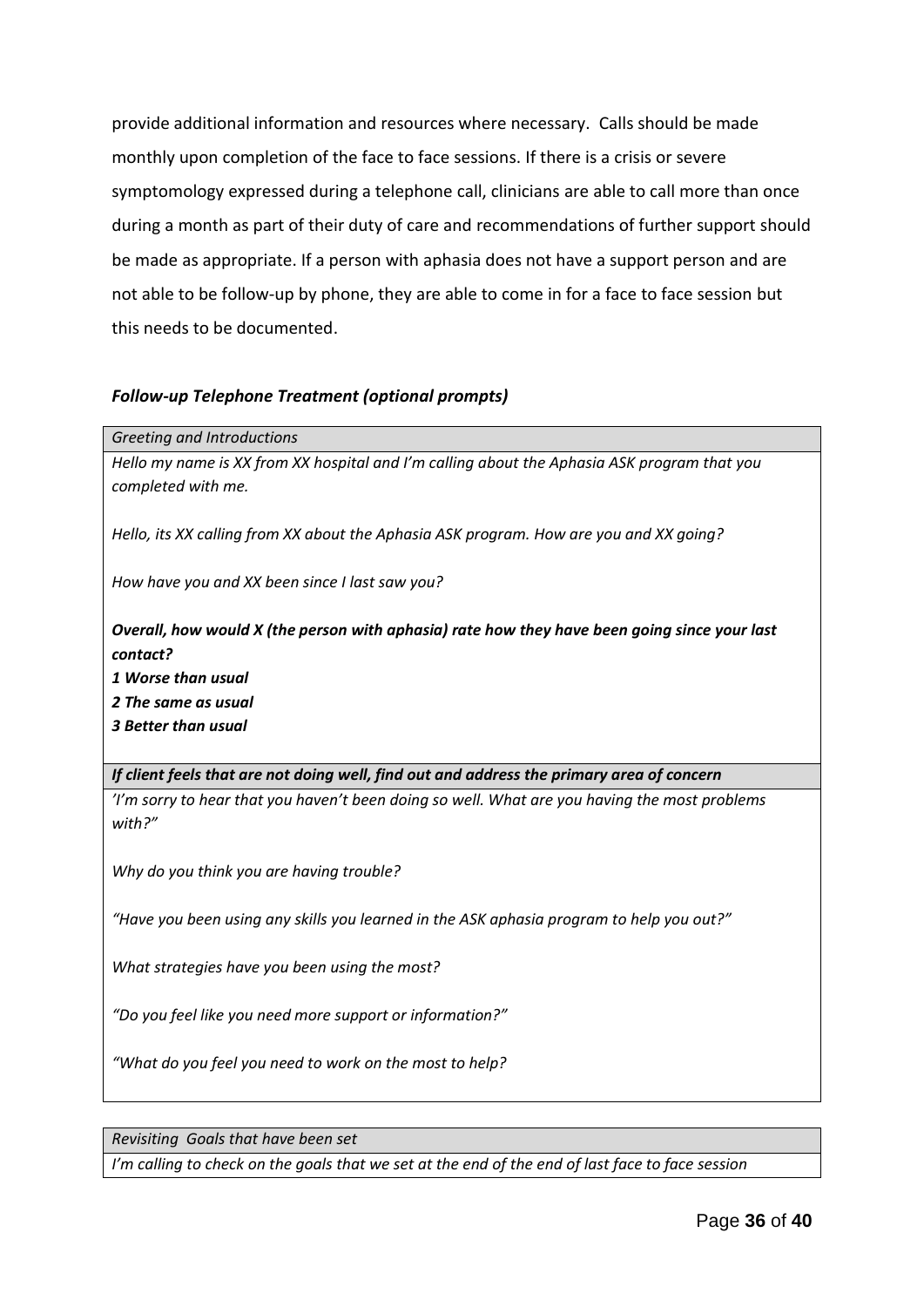*together.*

*We set these goals:*

*1) List goal here* 

*2) List goal here*

*3) List goal here*

*How many of these did you accomplish/do? Let's start with X how have you been going with the first goal/activity? How well have you done with this goal?*

*1) Fantastic*

- *2) Better than expected*
- *3) As expected*
- *4) Less than expected*
- *5) Much less than expected*

*Last time we spoke on the phone we identified some things you wanted achieve over the past month. They were:*

*How many of these did you accomplish/do?*

*How have you been going with this goal/activity?*

#### *Achievement of goals/activities*

*How did you feel about having accomplished x? How enjoyable did you find x? Are you finding that you feel better when you x? Would you like to continue on with this goal for next time?*

## *Non-achievement of goals/activities*

*Can you tell me a little bit about why you don't think you achieved X* 

*Did you ran out of time and couldn't complete this activity/goal? If so, we can chat about some ways to fit this into your schedule.*

*Was it because you really do not find the goal/activity to be important? If so, we can select a different activity/goal to achieve instead next time.*

*Was the goal/activity more difficult to accomplish than what you originally had expected? If so, we can discuss breaking it into smaller steps.* 

*If your goals have just been difficult, we can either select some different ones or we can come up with*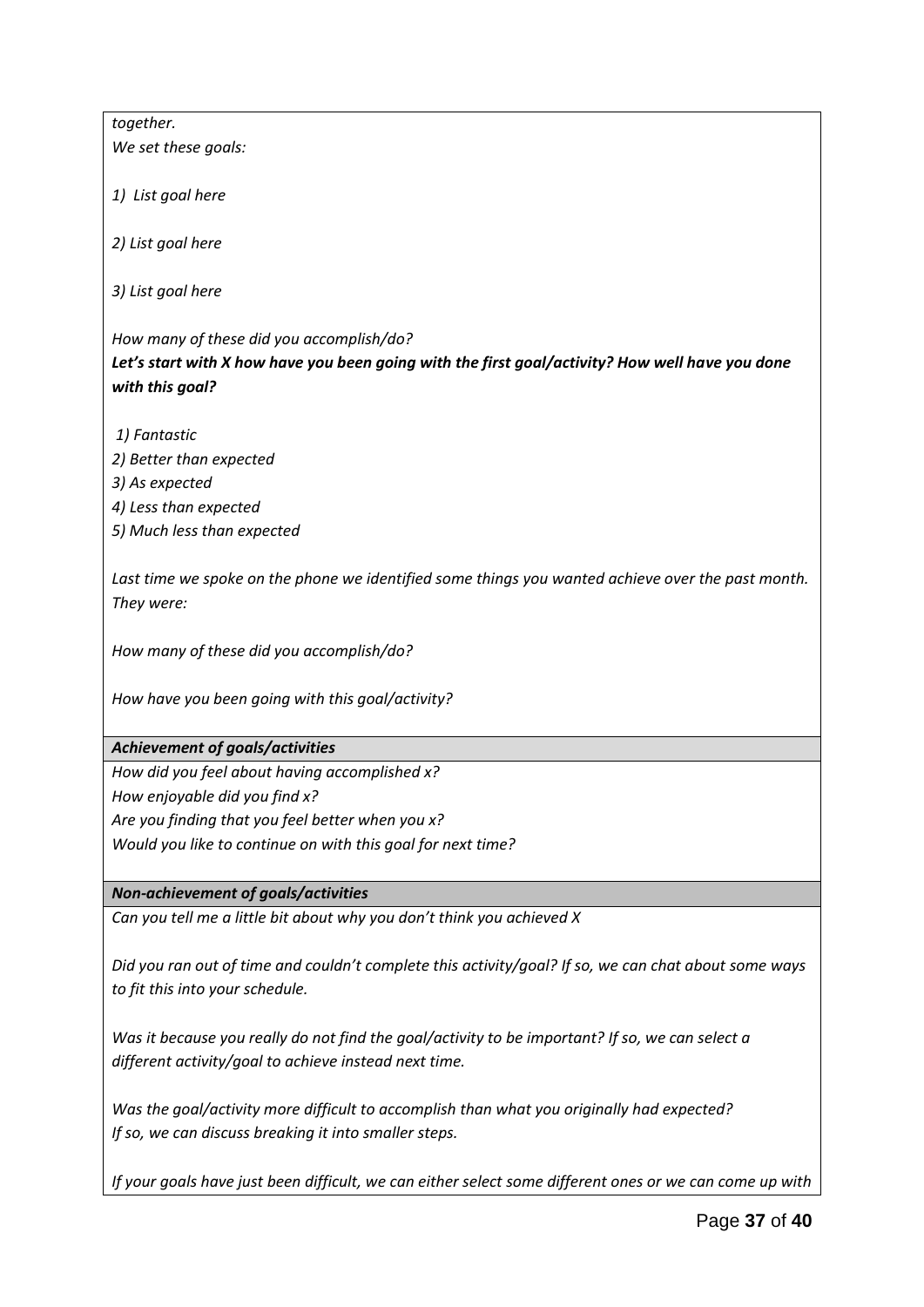*some strategies for making this easier for you.*

*You might find that achieving your goals may become easier with time.*

#### *Identifying new goals and actions*

*Would you like to continue the goals/ activities or select different ones to do for next month?* 

*It is important to select goals/activities that you think you will achieve and that you will find enjoyable.* 

*"What do you feel you need to work on the most?* 

#### *Closing the phone call*

*When would be the best time to call you next month to see how you are going?*

*Thanks so much for talking to me today. I look forward to hearing from you next month*

#### **Thank you for your support with this research program!**

**For any questions or quires regarding the Aphasia ASK program please contact:** 

#### **Brooke Ryan**

#### **Speech Pathology**

#### **School of Health and Rehabilitation Sciences**

**The University of Queensland**

#### **St Lucia**

**[brooke.ryan@uq.edu.au](mailto:brooke.ryan@uq.edu.au) or [l.worrall@uq.edu.au](mailto:l.worrall@uq.edu.au)**

**The development and evaluation of the ASK program was supported by a 2012 National Stroke Foundation Small Project Grant.**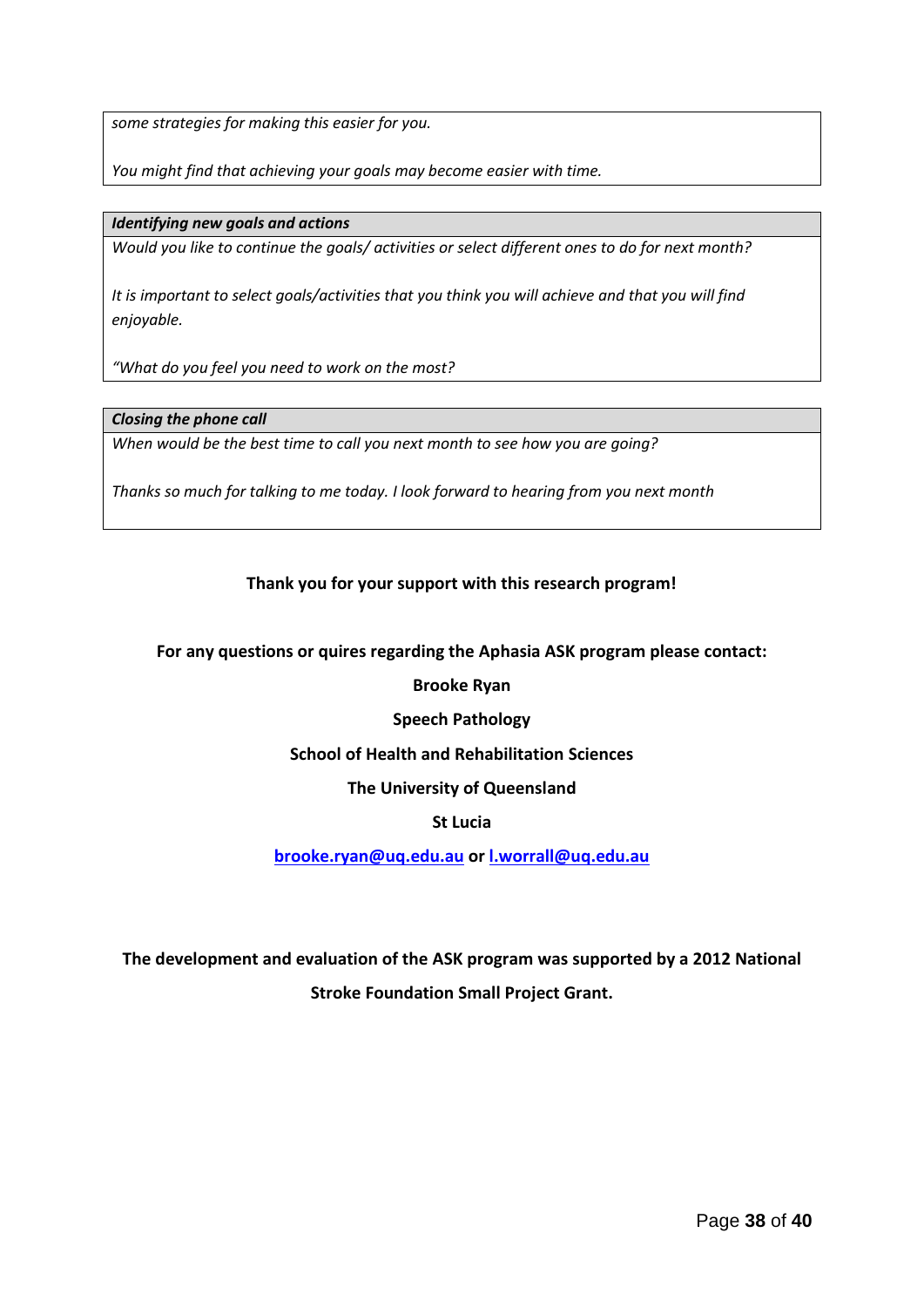## <span id="page-38-0"></span>**References**

- 1. Brown, K., Worrall, L., Davidson, B., & Howe, T. (2010). Snapshots of success: An insider perspective on living successfully with aphasia. Aphasiology, 24(10), 1267- 1295.
- 2. Brown, K., Worrall, L., Davidson, B., & Howe, T. (2011a). Exploring speech– language pathologists' perspectives about living successfully with aphasia. International Journal of Language & Communication Disorders, 46(3), 300-311.
- 3. Brown, K., Worrall, L., Davidson, B., & Howe, T. (2011b). Living successfully with aphasia: Family members share their views. Topics in Stroke Rehabilitation, 18(5), 536-548.
- 4. Brown, K., Worrall, L., Davidson, B., & Howe, T. (2012). Living successfully with aphasia: A qualitative meta-analysis of the perspectives of individuals with aphasia, family members, and speech-language pathologists. International Journal of Speech-Language Pathology, 14(2), 141-155.
- 5. Grohn, B., Worrall, L., Simmons-Mackie, N., & Hudson, K. (2014). Living successfully with aphasia during the first year post-stroke: A longitudinal qualitative study. Aphasiology, 1-21.
- 6. Hersh, D., Howe, T., Worrall, L., Sherratt, S., & Davidson, B. (2012). SMARTER goal setting in aphasia rehabilitation. Aphasiology, 26(2), 220-233.
- 7. Janis, I. L., & Mann, L. (1977). Decision making: A psychological analysis of conflict, choice, and commitment. London: Cassell & Collier Macmillan.
- 8. Holland, A. L. (2007). Counseling in communication disorders: A wellness perspective. San Diego: Plural Pub.
- 9. Kneebone, I. I. (under submission). Stepped psychological care after stroke. University of Western Sydney.
- 10. Laidlaw, K., Thompson, L.W., Dick-Siskin, L. & Gallagher-Thompson, D. (2003) Cognitive behaviour therapy with older people. UK: John Wiley & Sons Ltd.
- 11. Lincoln, N., Kneebone, I., Macniven, J., & Morris, R. (2012). Psychological Management of Stroke West Sussex: John Wiley & Sons, Ltd. .